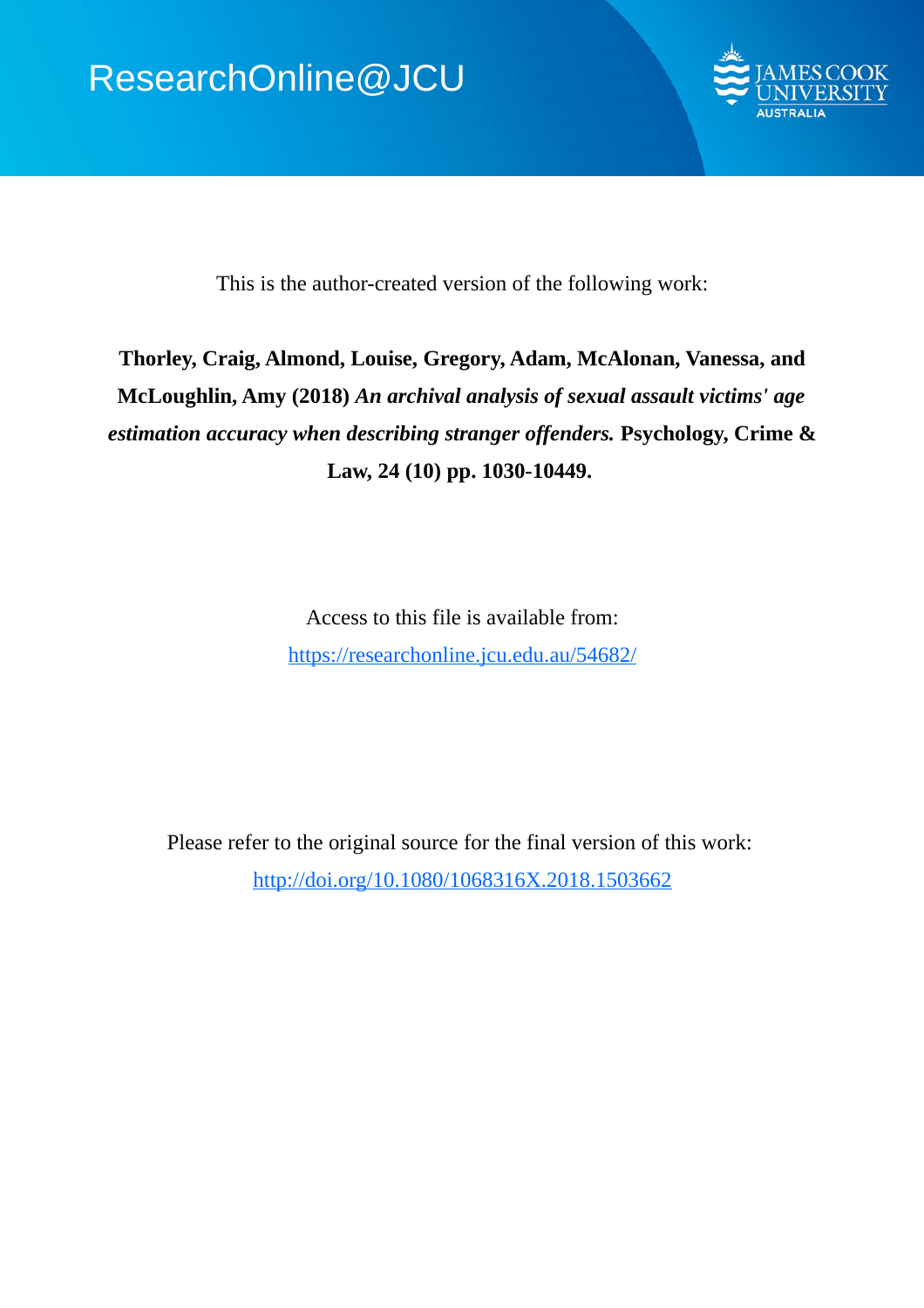An archival analysis of sexual assault victims' age estimation accuracy when describing stranger offenders

Dr. Craig Thorley<sup>1</sup>, Dr. Louise Almond<sup>2</sup>, Adam Gregory<sup>3</sup>, Vanessa McAlonan<sup>2</sup>, Amy McLoughlin<sup>2</sup>

<sup>1</sup>Department of Psychology, James Cook University, Australia <sup>2</sup>School of Psychology, University of Liverpool, UK <sup>3</sup>National Crime Agency, UK

Corresponding author:

Dr. Craig Thorley

Department of Psychology,

James Cook University,

Townsville, 4814,

Australia

Phone: +61 7 478 16354

Email: craig.thorley@jcu.edu.au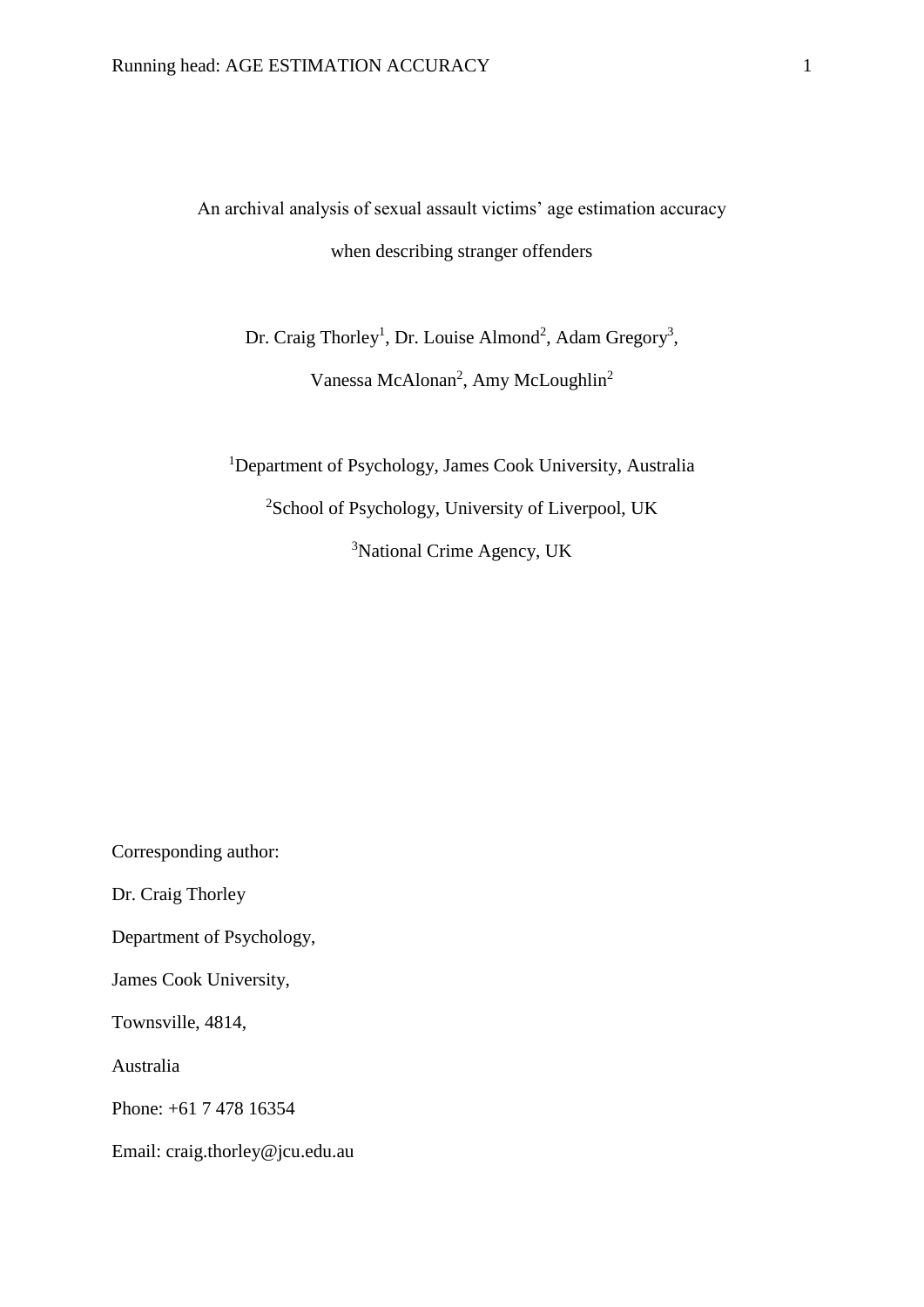#### **Abstract**

Approximately 10% of all serious sexual assaults in England and Wales involve victims and offenders who are strangers. The victims often estimate the stranger offender's age during police interviews. These age estimations, if accurate, can help identify offenders. This archival analysis examined the accuracy of 546 stranger sexual assault victims' age estimations. It also examined whether their accuracy can be predicted by victim age offender age differences, victim age - offender estimated age differences, victim race offender race differences, victim intoxication, victims' duration of exposure to offenders, the time delay between assaults and age estimations, whether offenders have weapons, and whether offenders use sighting precautions. Amongst the descriptive findings, we found victims' mean age estimation error was 4.78 years, the degree of over- and underestimation was equivalent, that only 12.5% of age estimations were within 0.99 years of an offender's true age, but 90% were within 9.99 years of an offender's true age. Only victim age offender age differences and, importantly, victim age - offender estimated age differences predicted age estimation accuracy: as age differences decreased, accuracy increased. These findings can help predict stranger sexual assault victims' age estimation accuracy in future cases.

*Keywords:* sexual assault, rape, age estimation, own-age bias, memory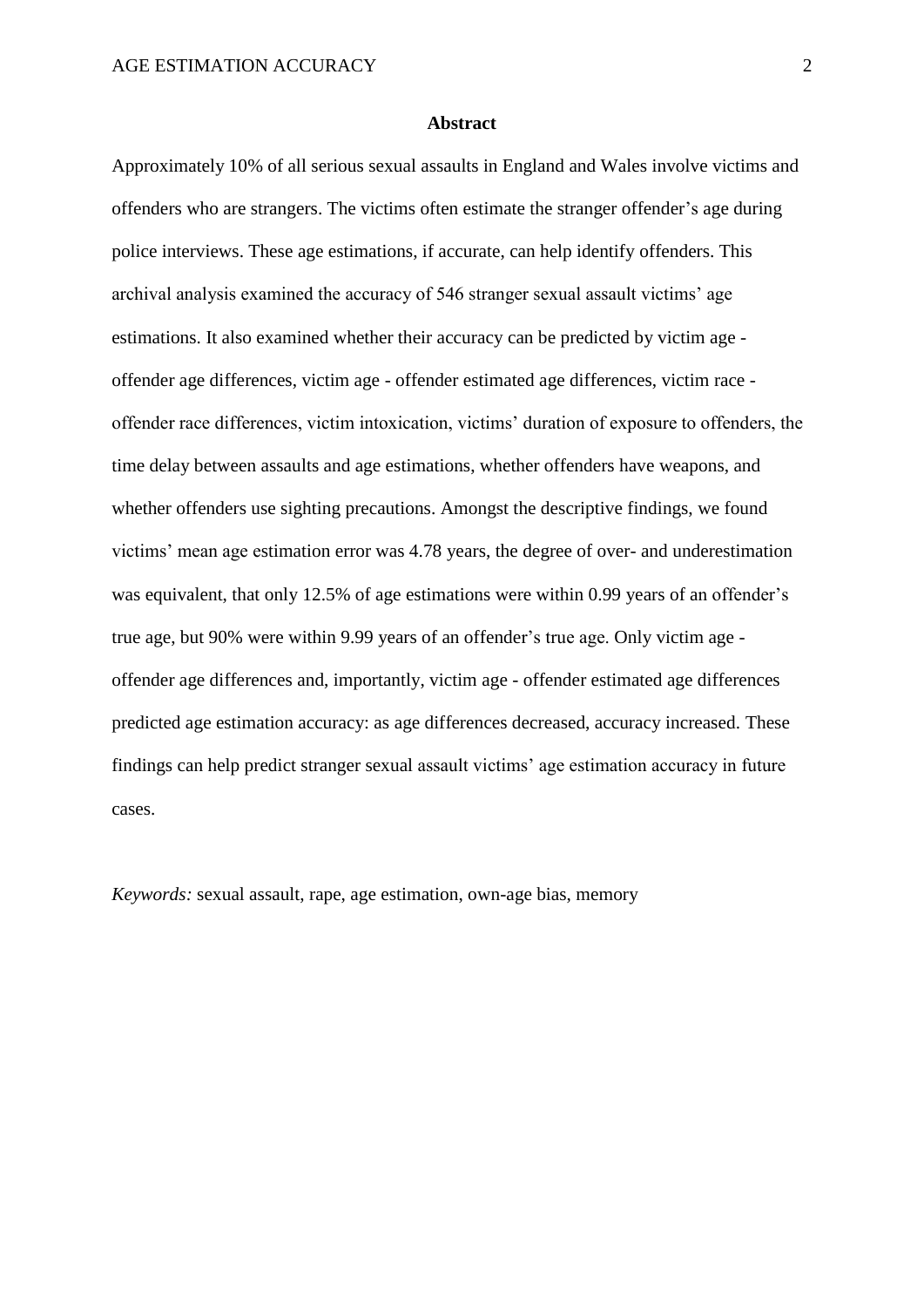## **An archival analysis of sexual assault victims' age estimation accuracy when describing stranger offenders**

Each year, approximately 97,000 adults in England and Wales are victims of serious sexual assaults, including rape and attempted rape (Office for National Statistics [ONS], 2013). In 10% of these cases, the victims are assaulted by a stranger (ONS, 2013). Nearly nine out of ten stranger sexual assault victims estimate the offender's age during police interviews (Thomas, Aitken, Lucy, & Feist, 2004). If accurate, these age estimations can help identify the offenders. Here, we present findings from an archival analysis examining sexual assault victims' age estimation accuracy when describing stranger offenders. This was done by comparing the victims' age estimations during their initial police interviews to the convicted offenders' actual age at the time of the assault. Additionally, we examined whether eight offence-specific factors, such as victim age - offender age differences, can predict victims' age estimation accuracy.

#### **Overall age estimation accuracy**

**.** 

Age estimation accuracy is typically studied in the laboratory, with participants studying photographs of strangers' faces and then guessing their ages. Participants can use several facial features to estimate adults' ages, such as their hair colour and volume, eyebrow thickness, skin elasticity, and earlobe size (see Rhodes, 2009; Moyse, 2014, for reviews). When adults' ages are estimated in these idealised conditions, they are often inaccurate by approximately 6 years (see Moyse,  $2014$ )<sup>1</sup>. For example, Voelkle, Ebner, Lindenberger, and Riediger (2012) presented young adults with pictures of strangers, aged 19 to 80, and had them estimate their ages; their absolute age estimation error was 5.91 years. Several studies

<sup>&</sup>lt;sup>1</sup>This value relates to studies where absolute age estimation error is calculated. Some studies have calculated average age estimation error only, so the calculations included negative values from underestimations and positive values from overestimations. These negative and positive values often cancelled each other out during the averaging, resulting in lower error rates than reported here (see Rhodes, 2009).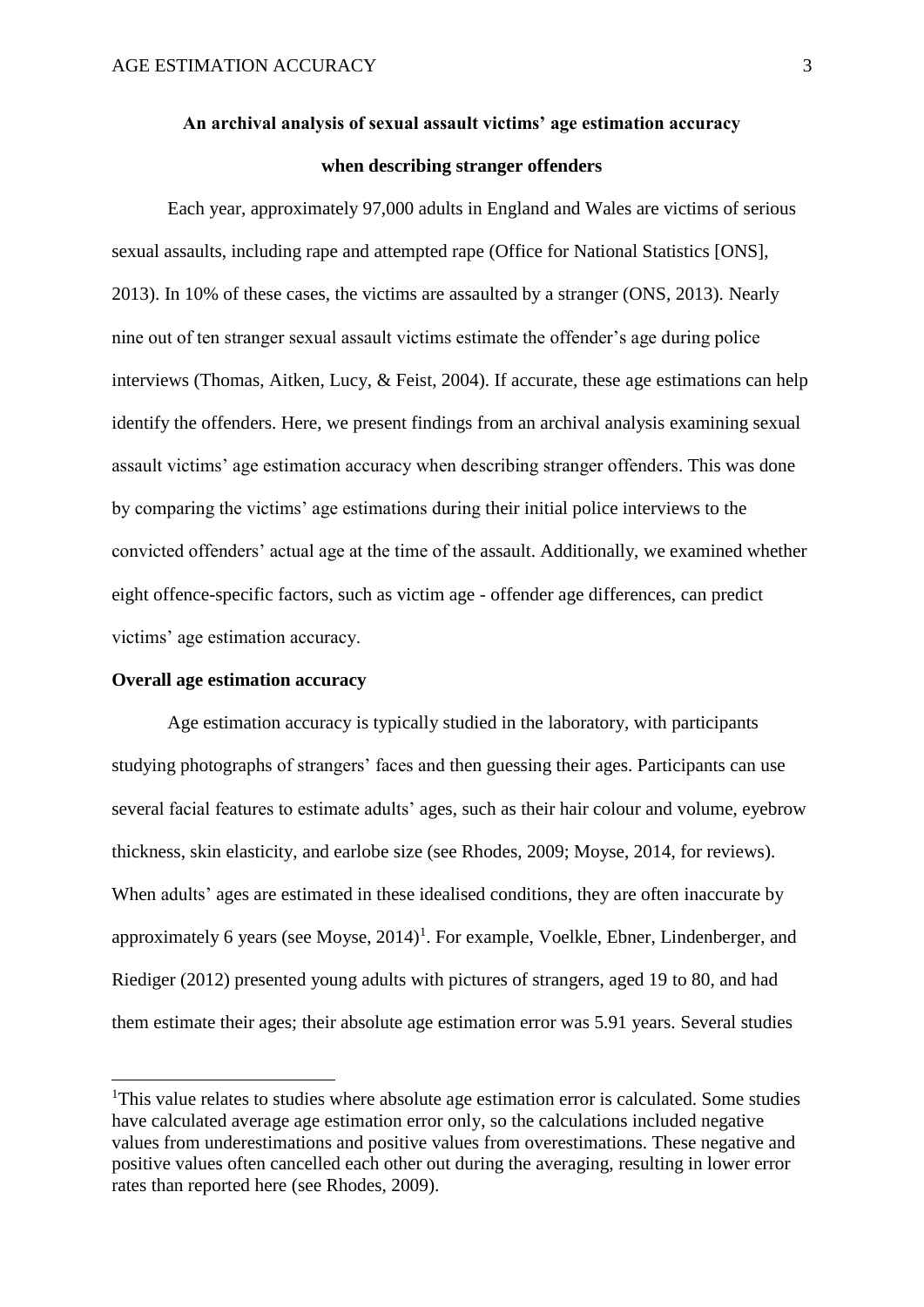have, however, examined overall estimation accuracy outside of the laboratory (e.g., Ebbesen & Rienick, 1998; Tollestrup, Turtle, & Yuille, 1994; van Koppen & Lochun, 1997). The Tollestrup et al. (1994) study is perhaps most relevant here as it used archival analyses to examine 12 robbery victims' age estimation accuracy when describing their robbers. The victims' absolute age estimation error was 2.87 years, so nearly half that observed in laboratory studies.

The present study examines sexual assault victims' age estimation accuracy and, to date, only Thomas et al. (2004) have studied this issue. They conducted an archival analysis focussing on 372 rapes/attempted rapes with female victims/male offenders that were reported to police in the United Kingdom between 1998 and 2002. As their findings appeared in a limited-access government report, and we will be attempting to replicate several of them, the most relevant are described here. They found that only 66 of the victims provided an exact age estimation (in years) and only 8 of these (12%) were accurate. Their absolute error was not calculated. Victims were more likely to provide age range estimations (e.g., 25 - 35 years of age). Unsurprisingly, narrower ranges were less likely to include the offender's true age. For example, 34% of estimations with a 1 - 2-year range, but 62% with a 6 - 10-year range, included the offender's true age. Narrow age estimations that accurately include the offender's true age are, therefore, the exception rather than the rule.

## **Offence-specific factors and age estimation accuracy**

Thomas et al. (2004) also examined whether several offence-specific factors influenced the sexual assault victims' age estimation accuracy. The impact of six of these on victims' age estimation accuracy, alongside two novel factors, will also be examined in this study. The six offence-specific factors examined in both studies are victim age - offender age differences, victim age - offender estimated age differences, victims' alcohol consumption levels prior to assaults, the duration victims were exposed to offenders, whether offenders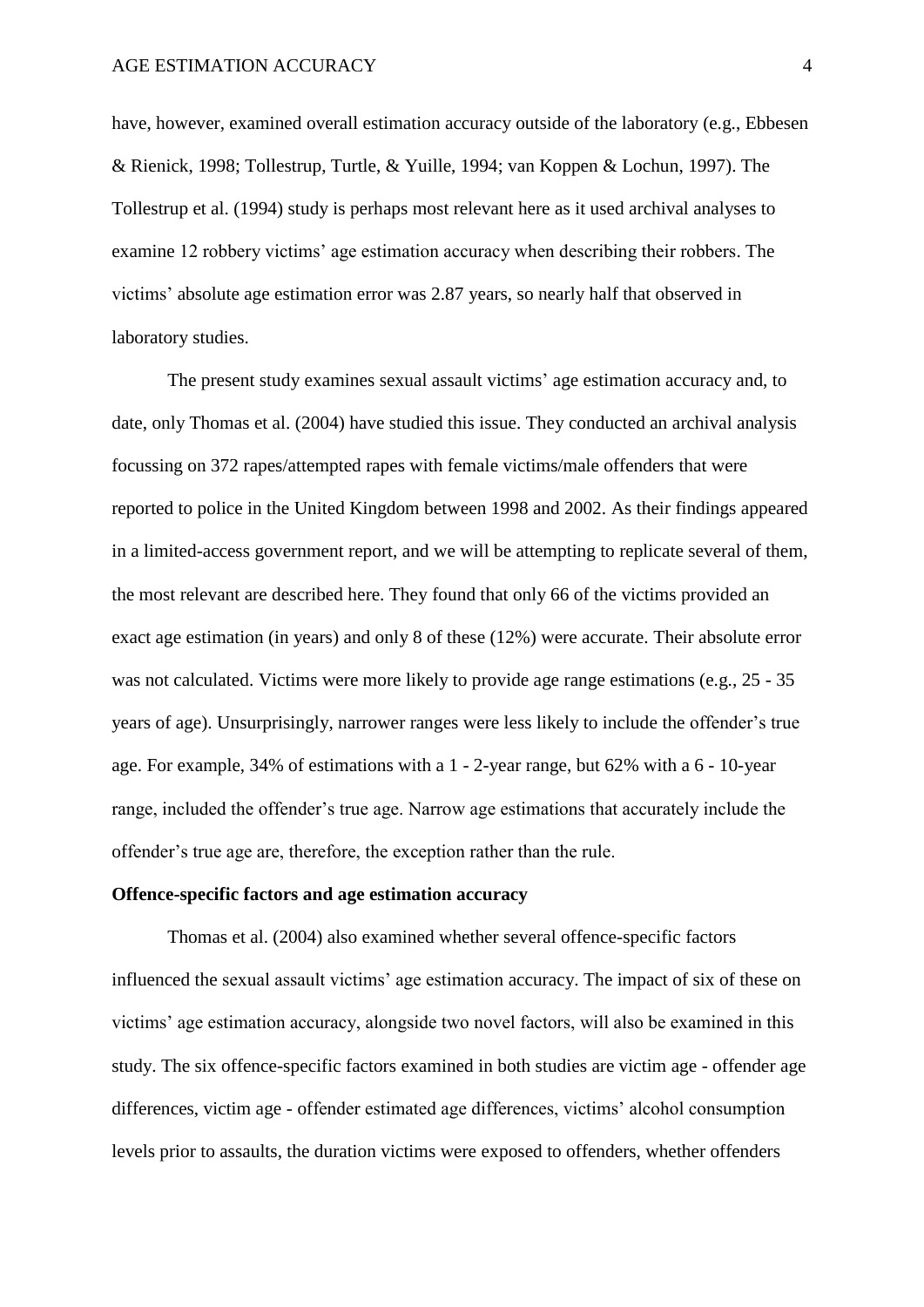had weapons that were seen by the victims, and whether offenders used any sighting precautions. The two novel factors examined here are victim race - offender race differences and the passage of time between assaults and victims providing age estimations. Previous findings examining the impact of these factors on age estimation accuracy are now considered.

**Victim age - offender age differences.** In Thomas et al.'s (2004) report, the victims were aged 7 - 91 whereas the offenders were aged 13 - 59. Nearly 60% of the victims were at least one year younger than their assailant and nearly 30% were more than 10 years younger. Importantly, Thomas et al. found age estimation accuracy increased as victim age - offender age differences decreased. This effect is known as an own-age bias. A similar own-age bias effect has been observed in laboratory-based age estimation studies (e.g., Anastasi & Rhodes, 2006; Moyse & Brédart, 2012; George & Hole, 1995; George, Hole, & Scaife, 2000; Voelkle et al., 2012). The leading explanation for this effect is the perceptual-expertise hypothesis, which suggests that individuals have most contact with members of their own age group and become experts at estimating own-age, relative to other-age, faces (George & Hole, 1995; Harrison & Hole, 2009; Moyse & Brédart, 2012).

**Victim age - offender estimated age differences.** Whilst it is interesting to know that sexual assault victims' age estimation accuracy when describing stranger offenders is subject to an own-age bias, this knowledge has little practical value during police investigations. In stranger sexual assault cases, investigators do not know an offender's true age, so cannot use this knowledge to establish the likely accuracy of a victim's age estimation. Investigators therefore need to know the likely accuracy of a victim's age estimation when they only know the difference between the victim's age (e.g., 25 years old) and the victim's estimation of the offender's age (e.g., 29 years old). Thomas et al. (2004) are the only researchers to have examined this and they found the own-age bias effect generalised when an offender's age was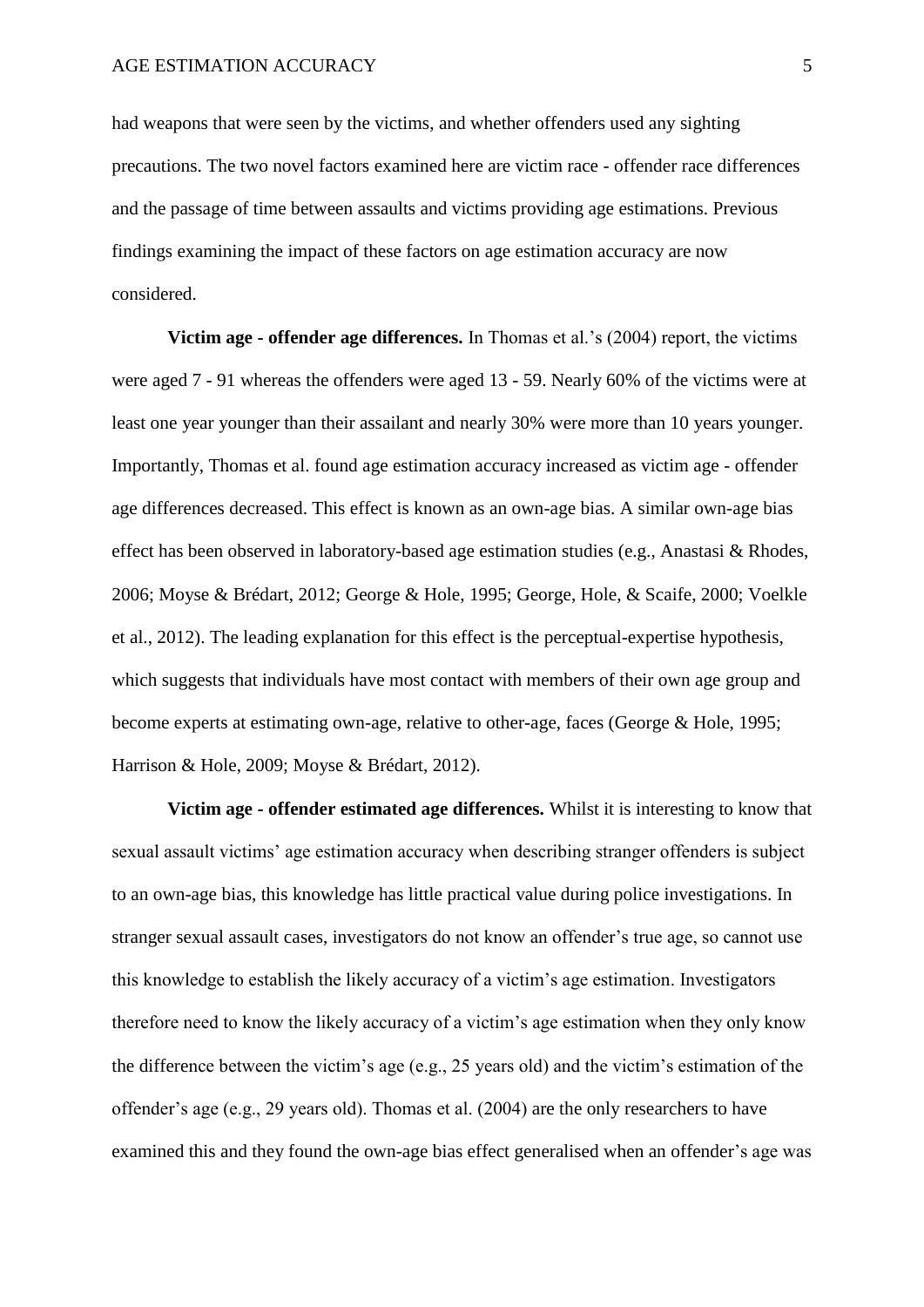estimated (and not known), meaning their age estimations were increasingly accurate as the difference between their age and their estimation of the stranger offender's age decreased.

**Alcohol consumption.** Examining whether alcohol consumption impacts upon sexual assault victims' age estimation accuracy is important as about half of all victims have consumed alcohol prior to their assault (e.g., Abbey, Zawacki, Buck, Clinton, & McAuslan, 2004; Littleton & Breitkopf, 2006; Orchowski, Untied, & Gidycz, 2013). Thomas et al. are the only researchers to have examined this and they found alcohol consumption, by an unspecified number of victims, had no effect on age estimation accuracy. Their finding, however, must be treated with caution as alcohol consumption was a binary yes/no variable, meaning the volume consumed, and its impact upon age estimation accuracy, was not considered. High levels of intoxication during an event can impair recollection of it (Read, Yuille, & Tollestrup, 1992; Thorley & Christiansen, 2018; Van Oorsouw & Merckelbach, 2012; Van Oorsouw, Merckelbach, & Smeets, 2015), although the ability to remember faces is often unaffected (see Altman, Schreiber Compo, McQuiston, Hagsand & Cervera, In Press). Whether or not high levels of intoxication can impair sexual assault victims' ability to recollect offenders' ages is unknown but warrants examination.

**Duration of exposure.** Thomas et al. (2004) also considered whether the (selfreported) amount of time a sexual assault victim spent with a stranger offender impacted upon their age estimation accuracy. The times ranged from one minute - 19 hours, with onethird of victims being exposed to the offender for less than 30 minutes and just over half (51%) being exposed for less than an hour. Thomas et al. found the duration of exposure did not influence age estimation accuracy. Their analysis, however, only compared the age estimation accuracy rates of victims who were exposed to offenders for less than one hour to those of victims who were exposed to offenders for more than one hour. This meant that very different exposure times, such as one minute and 59 minutes, were treated equivalently. This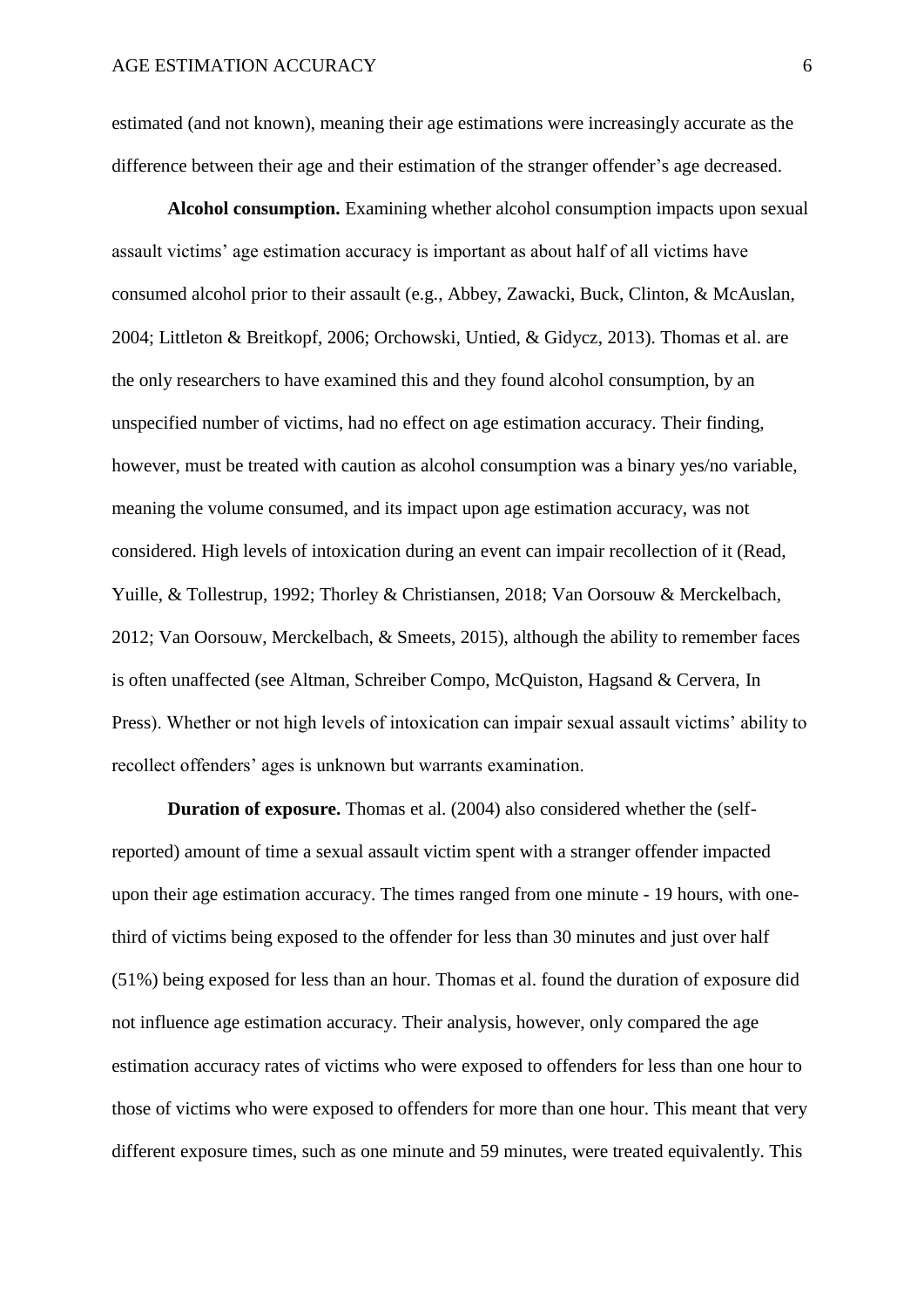**.** 

overly broad categorisation may have resulted in a Type 2 Error. Indeed, other archival studies suggest that an eyewitness's duration of exposure to a stranger offender can influence their age estimation accuracy. For example, Granhag, Ask, Rebelius, Öhman, and Mac Giolla (2013) examined real eyewitness's descriptions of a murderer who was seen for less than 15 seconds. Only 8.3% of age estimations were accurate to within 2.5 years of the murderer's age. In contrast, Fahsing, Ask, and Granhag (2004) and Yuille and Cutshall (1986) examined real eyewitness's descriptions of armed robbers who were seen for considerably longer (e.g., 10 minutes for Yuille & Cutshall, 1986<sup>2</sup>). The former found 38.10% were accurate to within 2.5 years of the offender's true age, whereas the latter found nearly 50% were accurate to within 2 years of the offender's true age (no exact figure is reported). It is likely that eyewitnesses who saw the offender for longer were better able to encode features that are useful for making accurate age estimations. It would therefore be helpful to know whether this duration of exposure effect, when duration is treated as a continuous variable, generalises to sexual assault victims' age estimation accuracy when describing stranger offenders.

**Seeing a weapon**. Thomas et al. (2004) reported that 25.32% of the offenders in their archival analysis had a weapon that was seen by their victim. In the only analysis of this issue to date, however, they found that seeing a weapon, compared to not seeing one, had no impact upon victims' age estimation accuracy.

**Use of sighting precautions.** Finally, Thomas et al. (2004) found 39% of stranger offenders attempted to hide their faces, with the sighting precautions ranging from tying a blindfold around the victim's eyes (4%), covering the victim's eyes with their hands or a garment (30%), wearing a disguise (5%), and telling the victims to look away (12%). In the

<sup>&</sup>lt;sup>2</sup>Fahsing et al. (2004) did not state how long participants were exposed to the offenders for in their studies, preventing direct comparisons between their work and that of Granhag et al. (2013). The same author (Granhag) wrote both articles and mentions that the exposure duration in the 2013 study "*was considerably shorter than any of the cases examined by Fahsing et al. (2004)*" (p.929).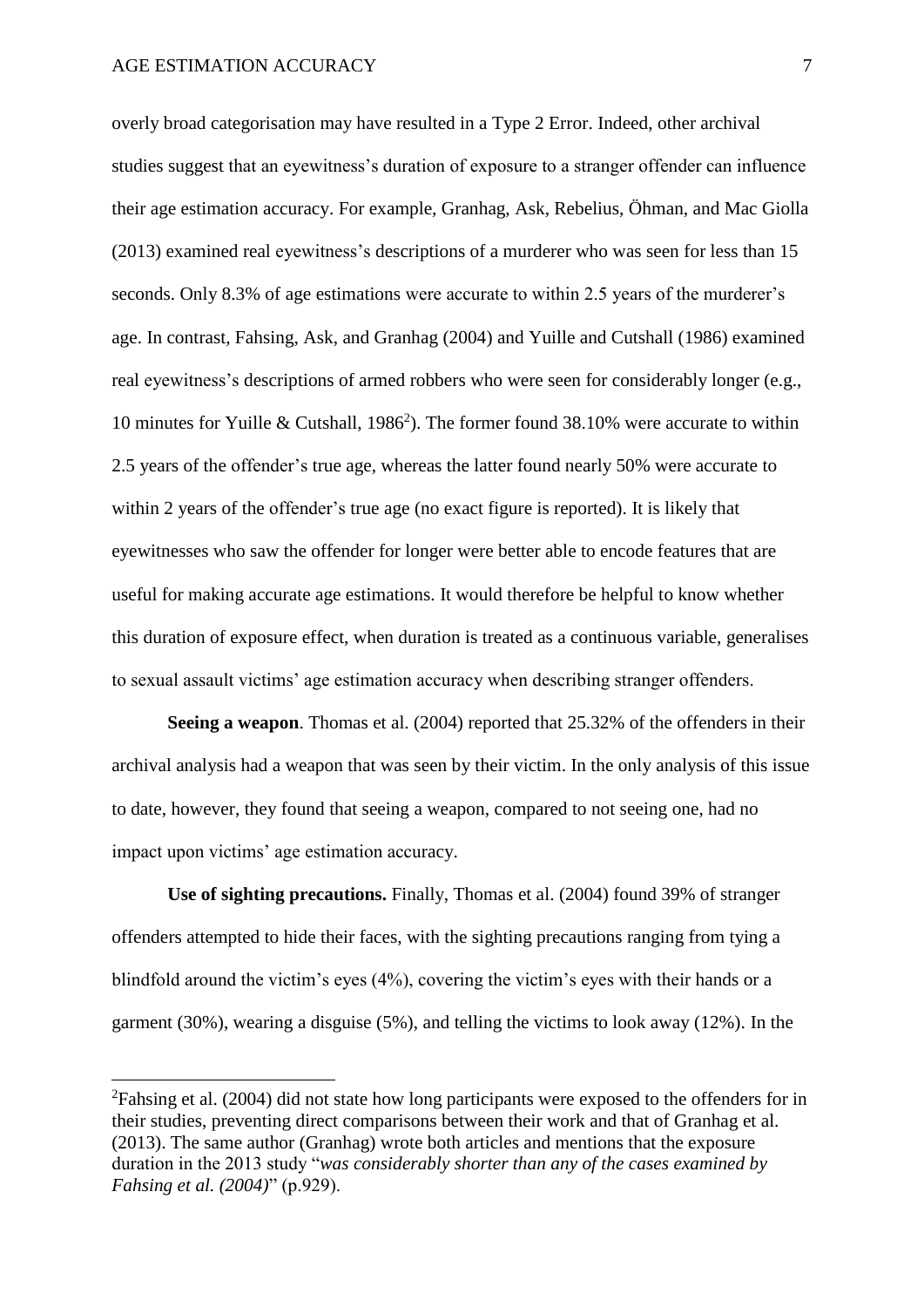only analysis of this issue to date, they found that victims' age estimation accuracy did not differ according to the sighting precautions used.

**Victim race - offender race differences.** Thomas et al. (2004) reported that 93% of victims, but only 78% of offenders, in their analysis were White European. Evidence that racial differences may impact upon age estimation accuracy comes from a laboratory-based study by Dehon and Brédart (2001) where White participants (in a White majority country) were better at estimating the ages of White faces than Black faces. Dehon and Brédart suggest this own-race bias effect, similar to the own-age bias effect, occurs due to perceptualexpertise whereby individuals have most contact with members of their own race and become experts at estimating own-race, relative to other-race, faces. Interestingly, they also found Black participants were equally good at estimating the ages of Black and White faces. They argue this effect is also consistent with the perceptual-expertise hypotheses as their Black participants (who lived in a White majority country) would have had frequent contact with both Black and White people. Bearing these effects in mind, it would be helpful to know whether victim race - offender race differences predict sexual assault victims' age estimation accuracy when describing stranger offenders.

**The passage of time.** No studies have examined whether sexual assault victims' age estimation accuracy when describing stranger offenders is influenced by the passage of time. This is important to know as an archival analysis by Feist, Ashe, Lawrence, McPhee, and Wilson (2007) found less than half of rapes in England and Wales were reported to the police on the same day, with 14% reported more than six months later. In the closest approximation to this, Ebbesen and Rienick (1998) asked participants to estimate the age of a person who told them a story. Participants made two age estimations, with the initial age estimation taking place either immediately, after 1 day, or after 7 days, and the second estimation taking place after 28 days. Irrespective of when the age estimation was made, just over 50% of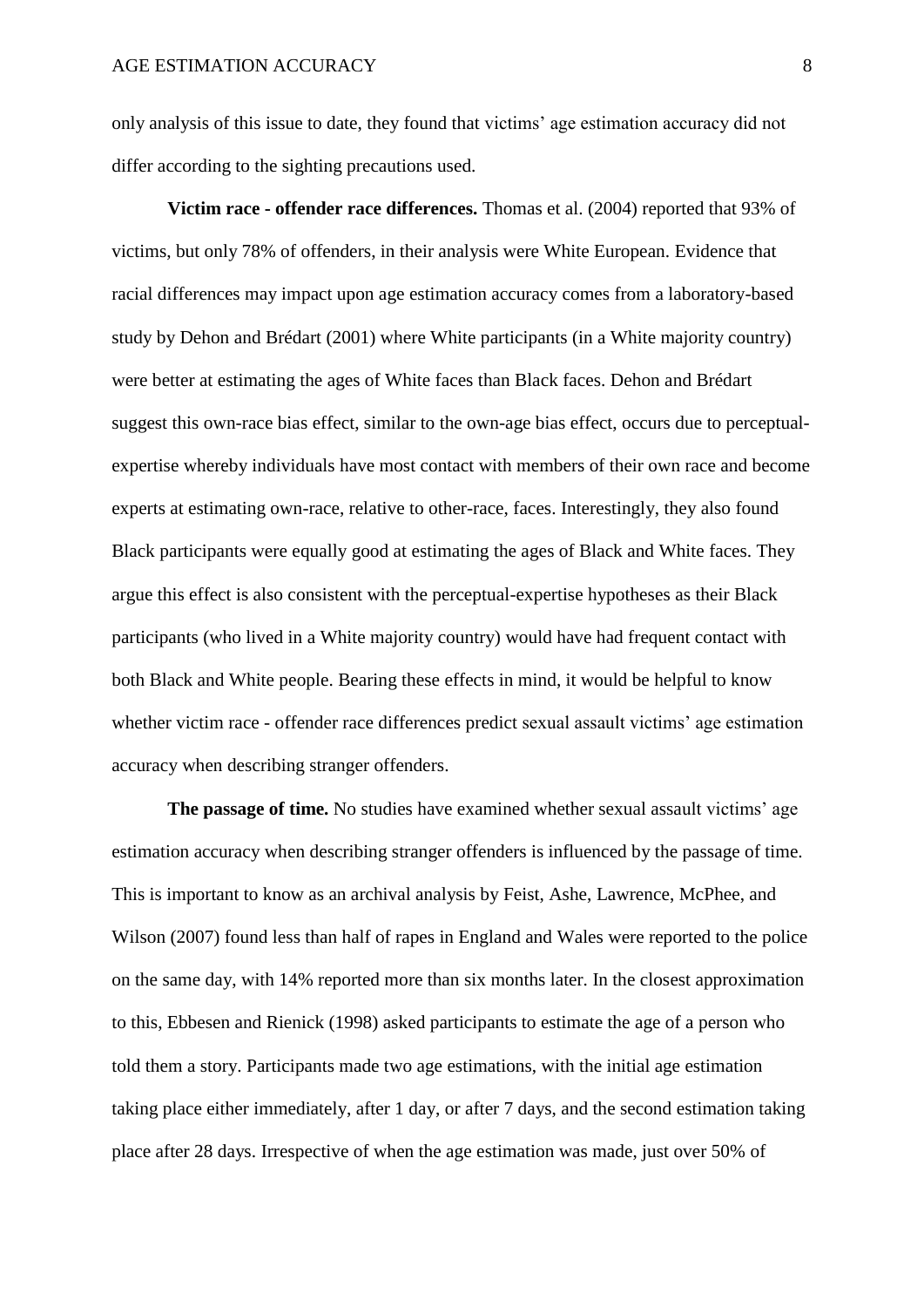estimations were accurate to within two years of the story teller's true age. Yuille and Cutshall (1986) obtained similar null effects when they compared eyewitnesses' age estimation accuracy when describing an unfamiliar armed robber two days after the offence and four to five months after the offence. Thus, age estimation accuracy does not seem to change with time, even when a repeated recall attempt is inserted into the retention interval. If similar null effects occur when sexual assault victims estimate stranger offenders' ages, then this is helpful for police investigators to know.

#### **Aims and hypotheses**

This archival analysis examines sexual assault victims' age estimation accuracy when describing stranger offenders. It attempts to replicate and, importantly, extend Thomas et al.'s (2004) earlier findings in several ways, using a larger number of cases. Initial exploratory analysis will examine victims' absolute age estimation error. Confirmatory analyses will then examine age estimation accuracy when exact estimations (in years) are provided. Consistent with Thomas et al. (2004), it is expected that approximately one-tenth of these will be accurate. Most victims, however, provide age range estimations or non-specific verbal descriptions of an offender's age (e.g., he was in his late twenties). In these circumstances, investigators often use the middle value in the range, also known as a midpoint, as the age estimation. The accuracy of these midpoints has not previously been examined. As these midpoints are currently used to prioritise nominals (i.e., potential suspects), establishing their accuracy is critical. Exploratory analyses will therefore examine (1) overall midpoint age estimation accuracy, (2) whether exact age estimations and midpoint age estimations differ in accuracy, (3) whether each age estimation type has a bias towards under- or overestimating an offender's age, and (4) whether narrower or broader age range estimations, when reduced to midpoints, are associate with greater accuracy.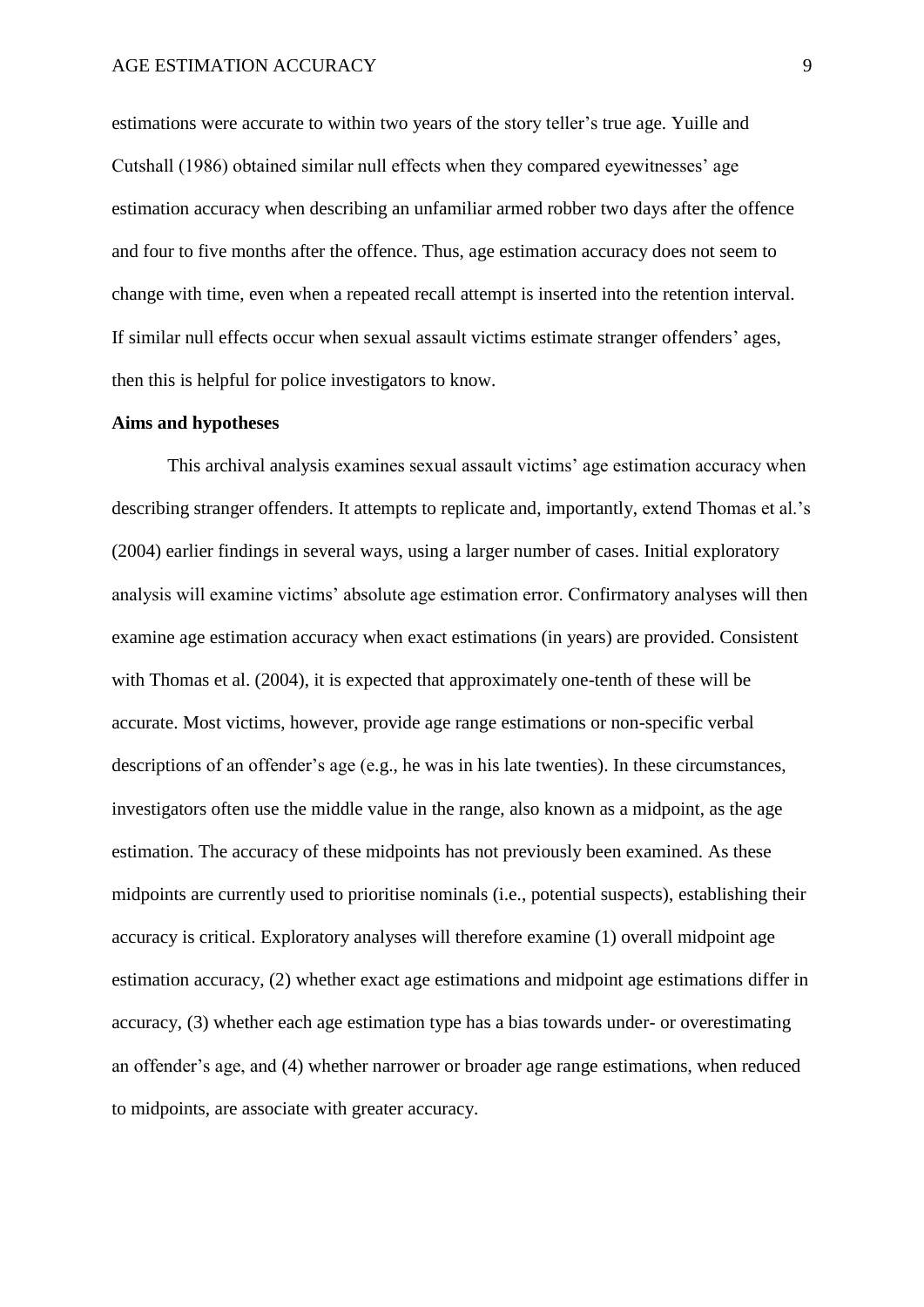Confirmatory and exploratory analyses will also examine whether age estimation accuracy can be predicted by the eight offence-specific factors discussed above. With regards to the former, Thomas et al.'s (2004) earlier research suggests that victim age - offender age differences and victim age - offender estimated age differences will predict age estimation accuracy, with an own-age bias being evident. Exploratory analyses will examine if victim race - offender race differences can predict age estimation accuracy. Dehon and Brédart's (2001) laboratory study found age estimation accuracy can be subject to an own-race bias but that this effect may be mediated by the amount of other-race contact people have. In our analyses, sexual assault victims' other-race contact cannot be assessed, so firm predictions cannot be made regarding whether an own-race bias will be observed. As Thomas et al. (2004) found neither alcohol consumption prior to an assault, the duration of exposure to an offender, nor the presence of a weapon or use of sighting precautions during an assault influenced sexual assault victims' age estimation accuracy, null effects must be predicted here. As discussed, however, their overly-broad dichotomisation of the former two factors meant true effects may have been missed. Similar dichotomisations will be avoided here. Finally, confirmatory analyses will examine whether the passage of time between an assault and an age estimation can predict age estimation accuracy: consistent with past research by Ebbesen and Rienick (1998), null effects are expected.

## **Method**

#### **Data**

The dataset was compiled by the National Crime Agency's (NCA) Serious Crime Analysis Section (SCAS) data analysts. It contained information about 688 solved sexual assault cases reported to the police between 2000 and 2013. In this research, solved cases are defined as those where an offender has been identified and convicted for the crime. All victims in the dataset were female and each was assaulted by a single male offender. All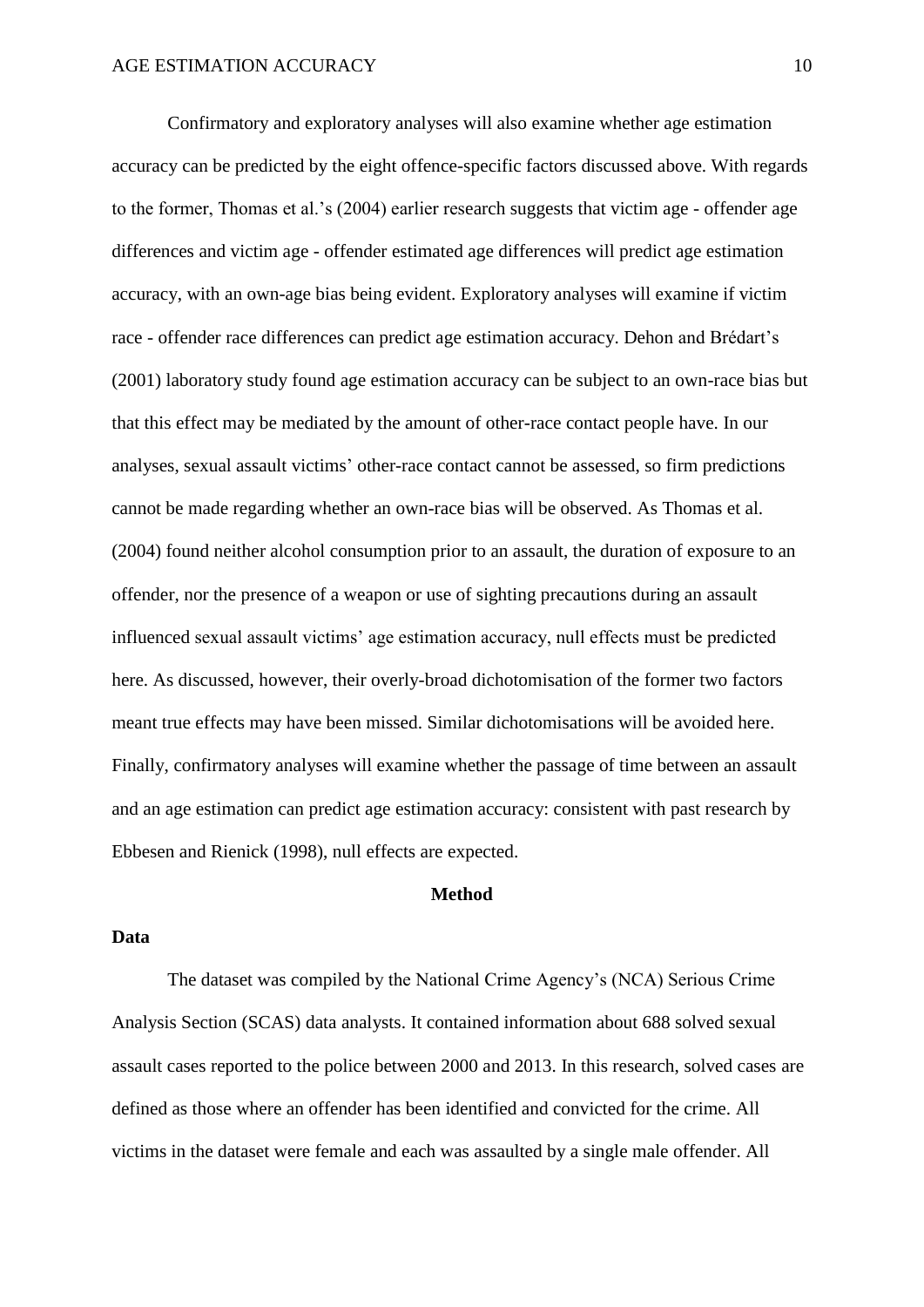offences in the dataset were classed as either rape, attempted rape, or indecent or sexual assault. For brevity, all cases will be referred to as sexual assaults. The data was taken from the victims' initial police statements about the sexual assaults and police records showing the convicted offenders' demographic details. All the data coding described below was independently checked for accuracy by three of the authors prior to analyses.

## **Data exclusions**

This study is interested in sexual assault victims' age estimation accuracy when describing stranger offenders, so all cases in the analyses needed to involve victims and offenders who had never previously met. In 72 cases, the victim was a prostitute and the offender was a client. We could not confirm that the victim and offender in these cases had never previously met, so they were excluded from all analyses. All cases also needed to contain information necessary for coding the dependent variable, which is age estimation accuracy. Six cases were excluded as the victim's estimation of the offender's age was missing. Sixty-four cases were also excluded as the victims only provided vague descriptions of the offender's age, making it impossible to derive age estimations. Examples of these vague descriptions include "Didn't appear old", "Older than 18 years", and "Young looking". Combined, these exclusions reduced the number of cases in the analyses from 688 to 546.

## **Dependent variable**

The dependent variable was the victim's age estimation accuracy. It was calculated in one of two ways, depending on the specificity of the victim's age estimation.

In 120 cases (21.98%), victims provided an exact age estimation (in years). In these cases, the offender's chronological age was subtracted from the victim's age estimation. For example, if the offender was 31 years of age but the victim estimated the offender to be 35 years of age, then the victim's age estimation accuracy score was -4 years. In all analyses, negative signs were ignored (e.g., -4 years was classed as 4 years).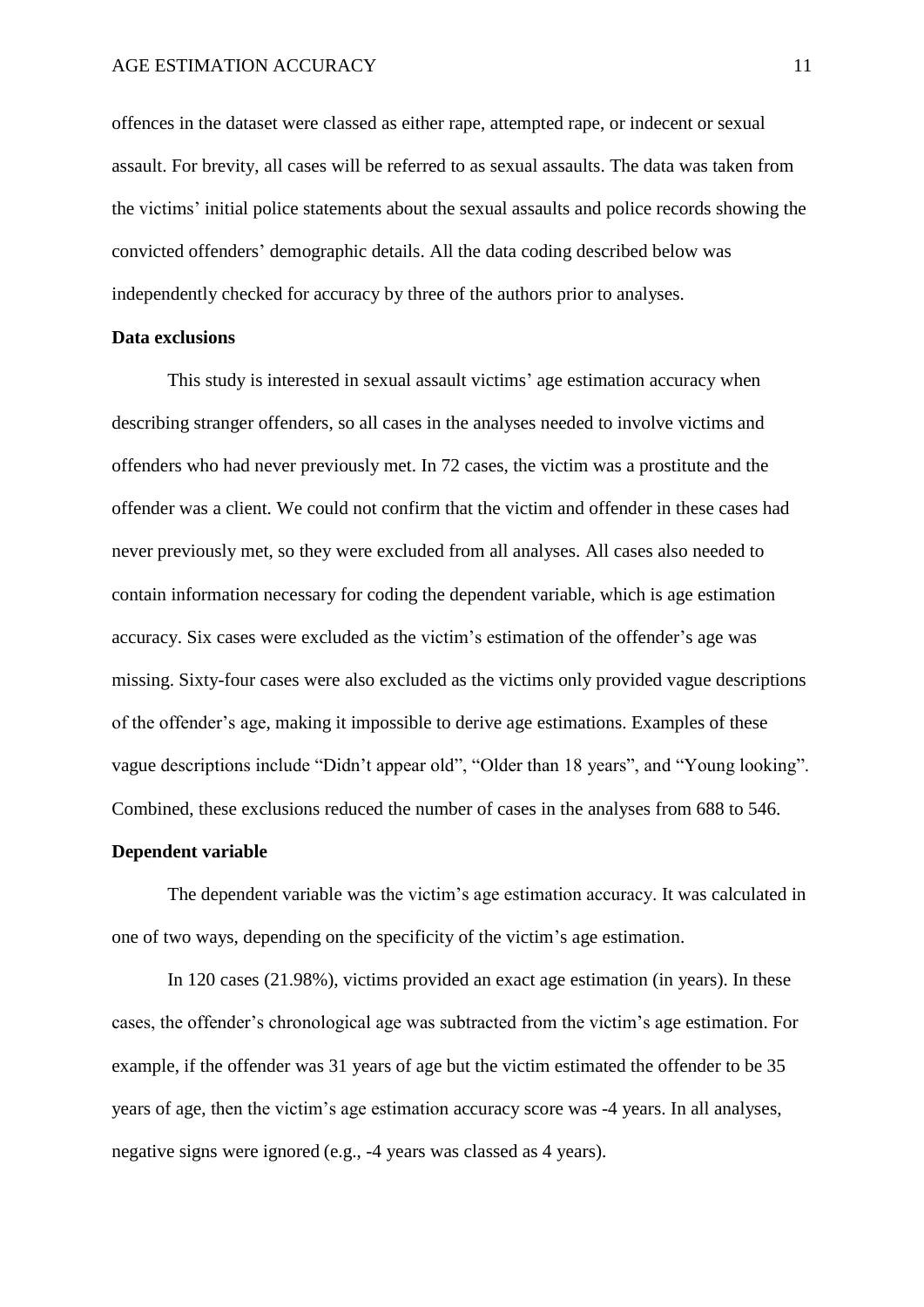In the remaining 426 cases (78.02%), the victims provided age range estimations (e.g., 20 - 30 years old) or non-specific verbal estimations (e.g., mid-twenties). When an age range was provided, the midpoint of that range was used as the age estimation (mirroring the practice of real police investigators and those who assist them). For example, if the victim estimated that the offender was 20 - 30 years old, a midpoint of 25 years old was used as the age estimation. In instances where a non-specific verbal estimation referred to an early, mid, or late period in a decade, the nearest interquartile point to that description was used as the age estimation. For example, if the victim said the offender was in his "early twenties", we interpreted this to mean he was between 20 and 25 and used 22.5 years of age as the midpoint estimation. In more complex cases where the victim said, for example, the offender was in his "late twenties to mid-thirties", we interpreted this to mean he was between 25 and 37.5 and used 31.25 years of age as the midpoint estimation. These midpoint estimations (e.g., 22.5 years old) were then subtracted from the offender's actual age (e.g., 23 years old) to create a single midpoint age estimation accuracy score (e.g., 0.50 years). Again, negative signs were ignored in all analyses.

#### **Factors**

**Victim age - offender age differences and victim age - offender estimated age differences**. The victims ranged from 8 - 94 years of age ( $M = 27.55$ ,  $SD = 16.01$ ). The offenders ranged from 13 - 64 years of age ( $M = 28.05$ ,  $SD = 9.94$ ). The actual age difference between the two was calculated by subtracting the former from the latter, creating continuous data. The difference between a victim's chronological age and an offender's estimated age was also calculated by subtracting the former from the latter, again creating continuous data. For all analyses involving these factors, negative signs associated with values were ignored. The distribution of actual and estimated age differences across cases are in Table 1 (note: this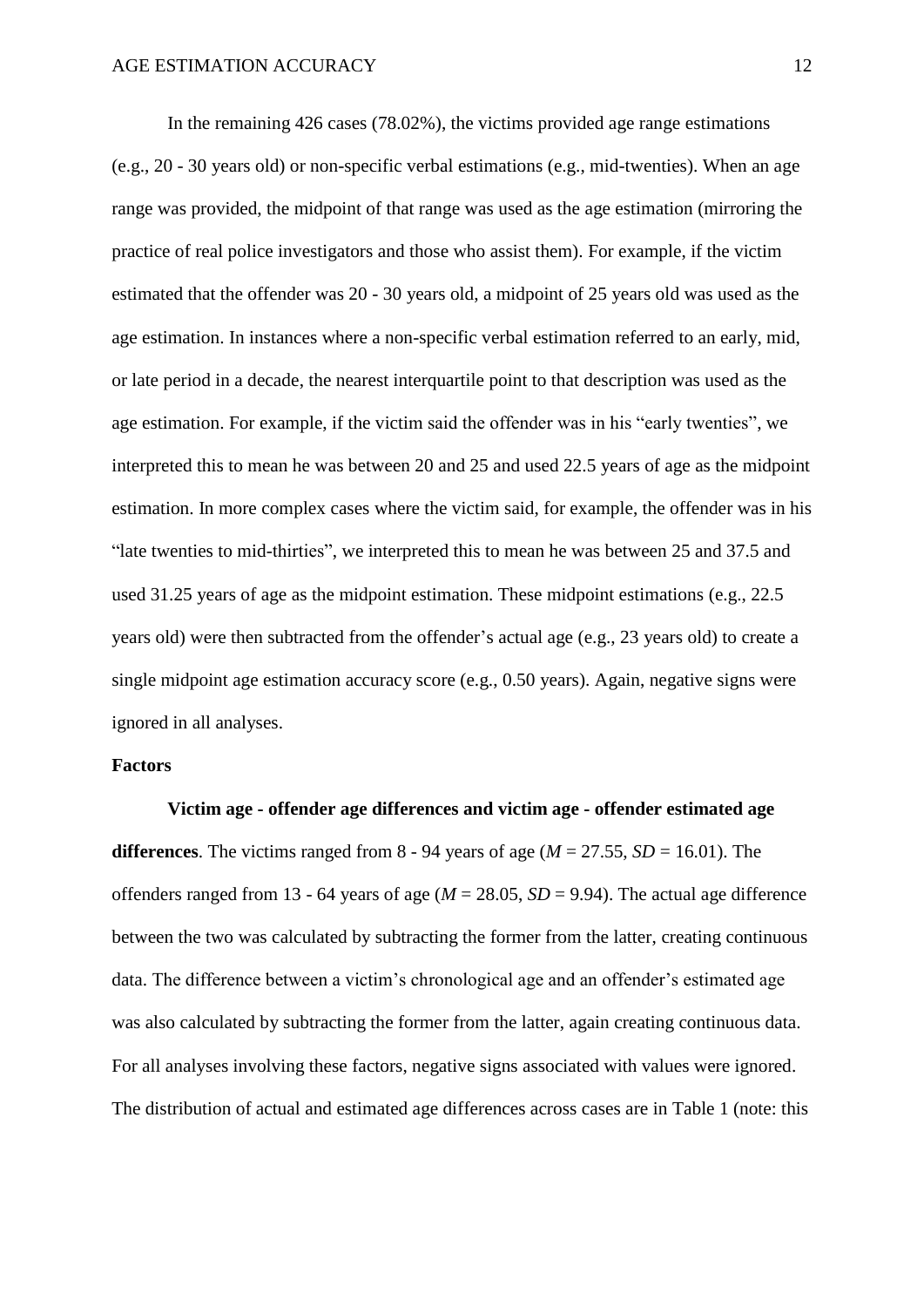table categorises actual and estimated age differences to aid the reader's visualisation of the data. The data was continuous in all analyses).

#### INSERT TABLE 1 HERE

**Victim race - offender race differences**. The number of cases featuring victims and offenders who were White European, Dark European, Afro Caribbean, South Asian, Arabic, Oriental, Mixed Race, or cases where race was unknown are shown in Table 2. All cases where the victim or offender's race was unknown were excluded from analyses involving this factor. For all analyses, the non-excluded cases were categorised according to whether the victim and offender came from the same race (using the categories above) or a different race. In 341 cases (62.45%), victims and offenders came from the same race and in 173 cases (31.68%) they came from different races. In the remaining cases, either the victim or offender's race was unknown. Focusing on the 453 White European victims only, 320 (70.64%) were assaulted by someone from the same race, 131 (28.92%) by someone from a different race, and 2 (0.44%) by someone from an unknown race.

## INSERT TABLE 2 HERE

**Alcohol consumption levels**. In 232 cases (42.50%), the victims self-reported consuming no alcohol prior to their sexual assault. In 312 cases (57.14%), the victims selfreported consuming alcohol. Of these cases, 70 victims self-reported consuming a minimal amount of alcohol, 93 self-reported consuming a moderate amount of alcohol, and 59 selfreported consuming an excessive amount of alcohol. For 90 of the victims who had consumed alcohol, no data was provided regarding the amount consumed. In a further 2 cases (0.36%), it was unknown whether victims had consumed alcohol prior to their sexual assault. These latter two types of cases were excluded from all analyses. Whilst it is acknowledged that self-report measures are subjective, no objective data on victims' alcohol consumption levels prior to their assault was available (e.g., Breath Alcohol Content, or BAC, scores). This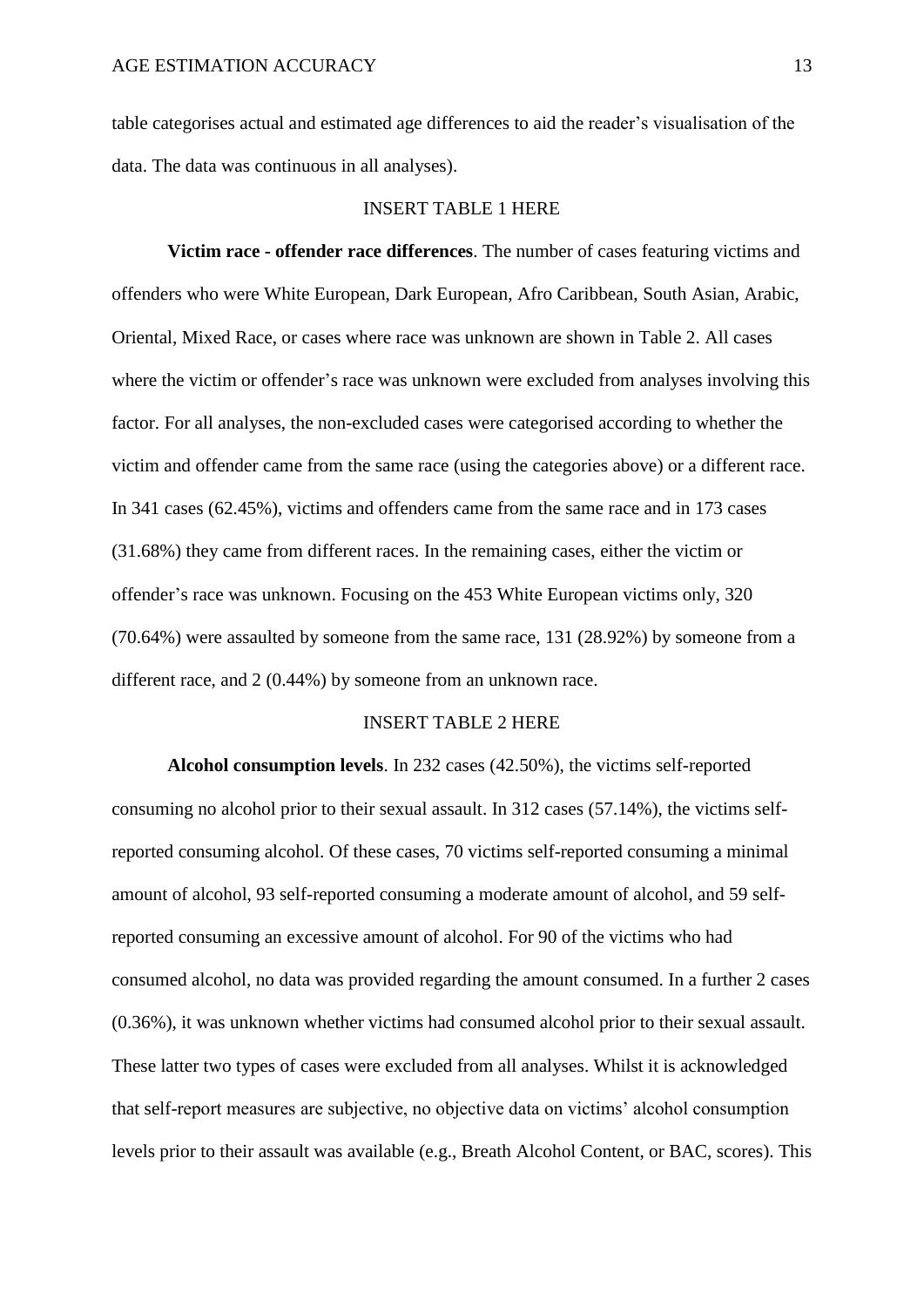factor was therefore composed of ordinal data, with there being four categories of alcohol consumption (no alcohol, minimal alcohol, moderate alcohol, excessive alcohol).

**Duration of exposure.** In 499 cases (91.40%) there was some indication, in minutes, as to how long the victim was exposed to the offender. In some cases, the victims estimated the duration of their assault. In other cases, the victims estimated the time of day when they first interacted with the offender and the time of day when this interaction ended. In these latter cases, the difference between the start and end of the interaction, in minutes, was presumed to be the duration the victim was exposed to the offender. For clarity, these duration of exposure estimations can include time periods that the victim and stranger offender spent together immediately prior to, during, and immediately after an assault. For example, if a victim met a stranger offender in a bar, they spent several hours together in the bar, and the offence took place once they left the bar, then the duration of exposure estimation would include the time spent together in the bar. It is also important to emphasise that victims may not always know the exact start and/or end time of an interaction. Instead, they may offer a non-specific estimate regarding the time of day an interaction started/and or ended. For example, a victim may estimate that an interaction started after 2:00pm and ended before midnight. In such instances, the start of the interaction was coded as 2:01pm and the end of the interaction was coded as 11:59pm. There was also one case in the dataset where an interaction was estimated to begin at 00:01am and end at 11:59pm. We were unable to establish if this represented a victims' non-specific estimate (e.g., the victim stated the interaction started after midnight/in the early hours of the morning and ended before midnight/late in the evening on the same day) or if only the day on which the interaction occurred was known/recorded and thus the start of the day was coded as the start of the interaction and the end of the day was coded as the end of the interaction. This case was included in the analysis featuring this factor: removing it did not alter the findings.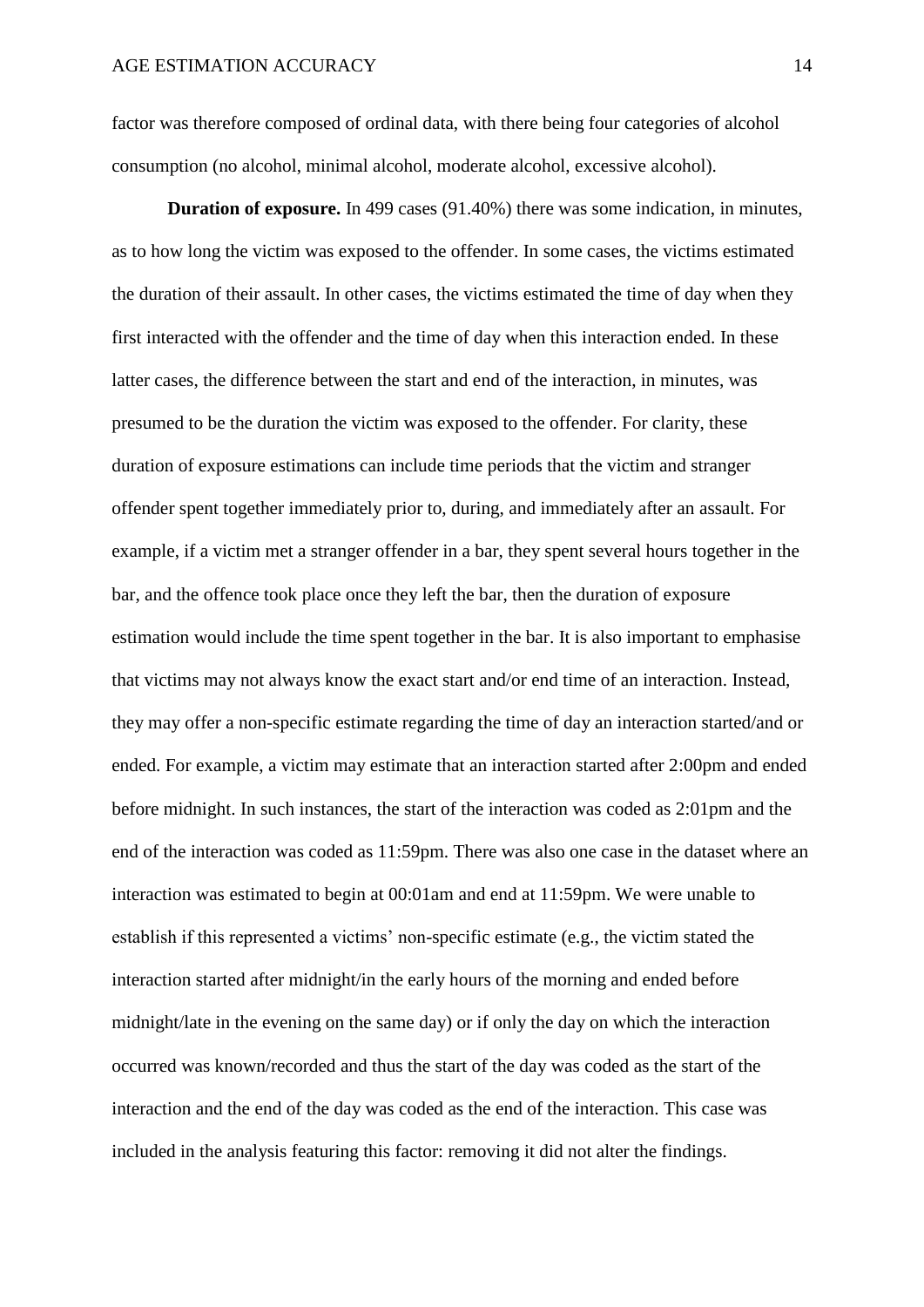This factor was treated as a continuous variable with the data scored in minutes. The durations ranged from 1 minute (the smallest possible time unit in the dataset) to 37830 minutes ( $M = 282.37$ ,  $SD = 2164.76$ ). This upper range limit was inflated by two atypical interactions lasting 30238 and 37830 minutes respectively. IBM SPSS Version 23 identified these two interactions as extreme outliers (i.e., the values were greater than 3 x the interquartile range) so they were removed from all analyses featuring this factor. Their removal produced a new range that spanned from 1 minute to 1438 minutes (*M* = 147.10, *SD*  $= 232.01$ ). 53.33% of interactions lasted an hour or less.

**Seeing a weapon.** In 377 cases (69.05%), no weapon was seen by the victim. These included cases where no weapon was seen or mentioned and cases where the offender claimed to have a weapon but none was seen. In 117 cases (21.43%) a weapon was seen. These included cases where the weapon was not displayed but seen, cases where it was displayed but not used, and cases where it was displayed and used. The remaining 52 cases (9.52%) had no information regarding whether a weapon was seen and were excluded from all analyses involving this factor. This factor was therefore composed of categorical data and had two conditions (no weapon seen, weapon seen).

**Use of sighting precautions.** Sighting precautions were used in 72 cases (13.19%). In the remaining 474 cases (86.81%), no sighting precautions were reported. The sighting precautions used included disguises, masks, covering the victim's eyes, asking the victim not to look, and blindfolding the victim. As few of each type were used (e.g.,  $n = 1$  for a mask) it was not possible to examine whether different types of sighting precautions are associated with different degrees of age estimation accuracy. Consequently, for this analysis, these cases were categorised according to whether sighting precautions were used or not.

**The passage of time.** 509 cases (93.22%) included the date on which the sexual assault took place and the date on which it was reported to the police. The difference between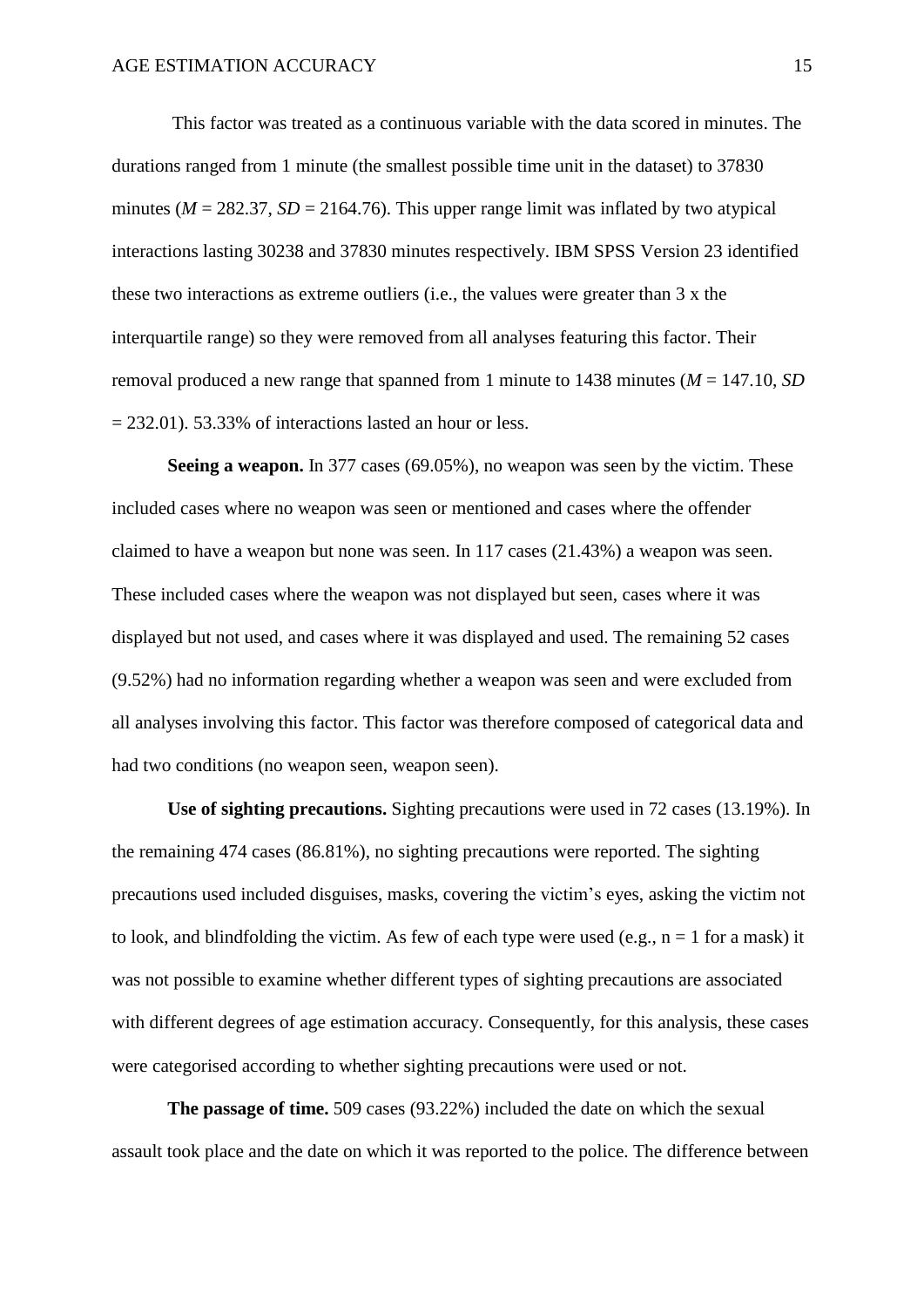these two dates, in days, was used as the measure of the time delay between the assault and the age estimation, creating continuous data. In 409 cases (74.91%), the sexual assaults were reported on the same day (coded as zero days in the analysis), with the longest time delay being 1510 days ( $M = 5.83$ ,  $SD = 71.52$ ). The upper limit of this range was inflated by four cases with atypical time delays (132, 314, 434, and 1510 days). IBM SPSS Version 23 identified these four cases as extreme values so they were removed from all analyses featuring this factor. Their removal produced a new duration of exposure range spanning from  $0 - 93$  days ( $M = 1.14$ ,  $SD = 7.78$ ).

#### **Data analysis**

All data analysis was conducted using IBM SPSS Version 23. Descriptive statistics were first used to examine absolute age estimation accuracy. t-tests were then used to compare the extent to which exact age estimations and, separately, midpoint age estimations under- and overestimate an offender's true age. A Chi-Squared test was then used to compare the proportion of exact age estimations and midpoint age estimations that were accurate to within 0.99 years, 1 - 2.99 years, 3 - 4.99 years, 5 - 9.99 years of the offenders' age, or 10 or more years from the offender's age.

Next, linear regression analysis was used to examine whether the size of an age range estimation predicts age estimation accuracy. Linear regression was also used to examine whether each of the eight offence-specific factors can predict age estimation accuracy. The victim age - offender age differences factor and victim age - offender estimated age differences factors were analysed separately as they were strongly correlated (*r* = .89). As the former cannot be used operationally when trying to determine a stranger sexual assault victim's age estimation accuracy (as the offender's age is unknown), the ability of this factor to predict age estimation accuracy was analysed separately in one linear regression. The remaining seven offence-specific factors can potentially be used operationally to determine a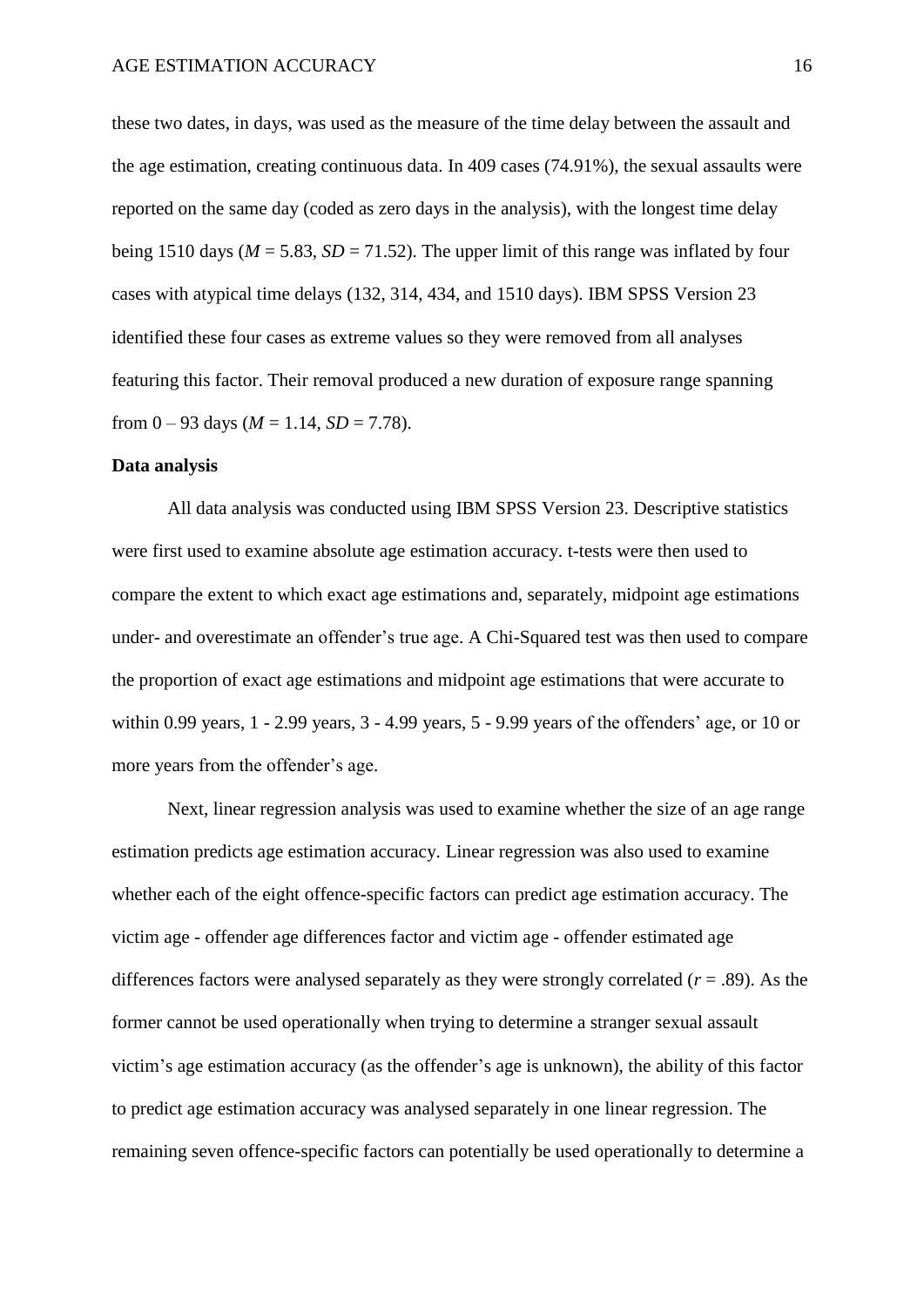stranger sexual assault victim's age estimation accuracy, so they were placed into a simultaneous multiple linear regression together. The overall effect of victim race - offender race differences was part of this larger multiple regression. We were also interested in examining whether White European victims' age estimations are subject to an own-race bias when estimating the age of own-race or other-race offenders. As it would be inappropriate to have a large volume of the same data represent two different predictors in a multiple regression, this latter issue was examined in a separate linear regression.

Normal QQ Plots showed that the dependent variable, age estimation accuracy in years, was non-normally distributed. Thus, bootstrapping (with 1000 bootstrap samples) was applied to all statistical tests where the dependent variable was treated as a continuous outcome, using the bootstrapping function in IBM SPSS Version 23, as this approach does not assume a normal distribution (for readers unfamiliar with bootstrapping techniques, see Efron & Tibshirani, 1994, or Field, 2017, for overviews). For each regression analyses, there was also evidence of homoscedasticity (e.g., see Figure 1), further warranting the use of bootstrapping in these analyses.

#### **Results**

## **Overall age estimation accuracy**

Victims' absolute mean age estimation error across all cases was 4.78 years (*SD* = 4.25). In the 120 cases (21.98%) where victims provided an exact age estimation, they were inaccurate by an average of  $4.02$  years (*SD* = 3.93). Of these, 47 underestimated the offender's age by an average of 4.28 years (*SD* = 3.87) and 59 overestimated the offender's age by an average of 4.76 years (*SD* = 3.91). A between-subjects t-test revealed no significant difference in the absolute degree of under- or overestimation by victims who provided an exact age estimation,  $t(104) = .64$ ,  $p = .52$ ,  $d = .12$ . In the 426 cases (78.02%) where victims provided an age range estimation (e.g., 20 – 30 years) or a non-exact verbal description (e.g.,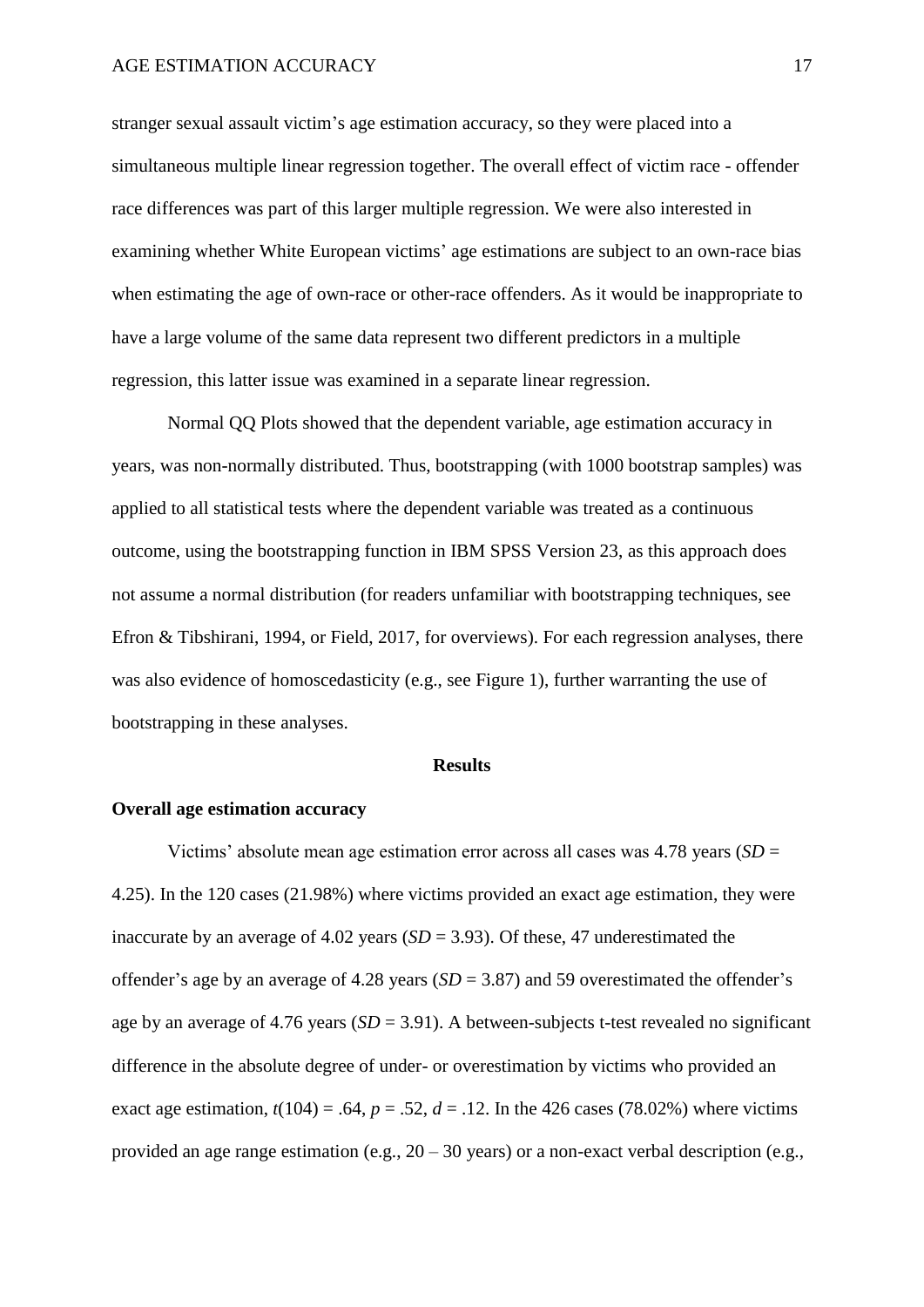late twenties), their midpoint age estimations were incorrect by an average of 4.99 years (*SD*  $= 4.32$ ). 173 of these midpoint age estimations underestimated the offender's age by an average of 5.54 years  $(SD = 4.67)$  and 243 overestimated the offender's age by 4.81 years  $(SD = 4.00)$ . A between-subjects t-test revealed no significant difference in the absolute degree of under- or overestimation when midpoint age estimations were used as a measure of the offender's true age,  $t(414) = 1.71$ ,  $p = .08$ ,  $d = .17$ . Thus, victims were generally more likely to overestimate an offender's age than underestimate it but the degree of under- and overestimation did not significantly differ. Consequently, absolute age estimation error was focused on in all subsequent analyses.

Thomas et al. (2004) previously found only 12% of rape/attempted rape victims who provided an exact age estimation were accurate to within 1 year of the offender's true age. Here, we divided age estimations up into exact age estimations and midpoint age estimations and found that 11.67% and 12.68%, respectively, were accurate to within 0.99 years of the offender's true age. Our findings are therefore broadly consistent with those of Thomas et al. When the two age estimation types were combined, estimations in 68 of the 546 cases (12.45%) were within 0.99 years of the offender's true age. The total number of age estimations, irrespective of type, within 0.99 years, 1 - 2.99 years, 3 - 4.99 years, and 5 - 9.99 years of the offender's age, or 10+ years from the offender's age, are in Table 3. In an exploratory analysis, a Pearson's Chi-Squared was used to compare the proportion of exact age estimations and midpoint age estimations that fell into each of the above age accuracy categories. It was found that there was no association between the age estimation type and the proportion of estimations that fell into each,  $\chi^2$  (4,  $n = 546$ ) = 7.49,  $p = .11$ , *Cramer's V* = .12. This implies that both types of age estimation are broadly equivalent in their accuracy.

#### INSERT TABLE 3 HERE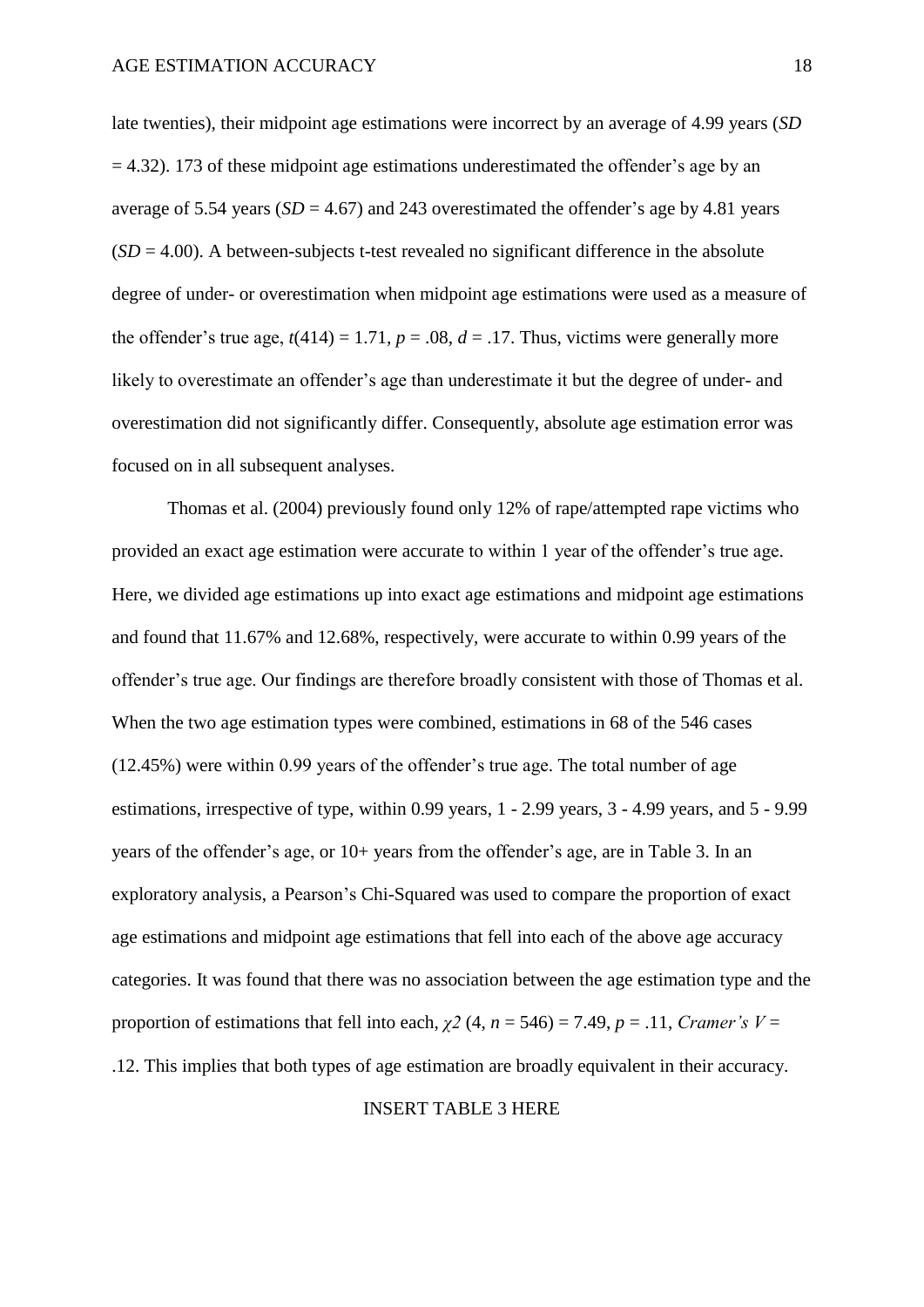In 232 cases (42.49%), the victims provided an age range estimation instead of an exact age estimation or a non-specific verbal description. These age range estimations varied in breadth, from 1 year (e.g., 28 - 29 years old) to 20 years (e.g., 30 - 50 years old). The mean breadth of these age range estimations was 4.81 years  $(SD = 4.48)$  and their mean estimation error, when reduced to midpoints, was  $4.55$  years  $(SD = 4.00)$ . The next analysis examined whether the breadth of an age range estimation influences its accuracy, as determined by the difference between the midpoint age estimation and the offender's real age. Linear regression demonstrated that the breadth of an age range estimation was a significant predictor of age estimation accuracy, accounting for 13.48% of its variance,  $F(1, 230) = 35.83$ ,  $p < .001$ ,  $R^2 =$ .13. More specifically as the breadth of an age range estimation increased, age estimation accuracy decreased (Constant =  $2.94$ ;  $B = .41$ ).

## **Offence-specific factors and age estimation accuracy**

We first examined whether victim age - offender age differences predicted the sexual assault victims' age estimation accuracy when describing the stranger offenders. As expected, they did,  $F(1, 544) = 26.26$ ,  $p < .001$ ,  $R^2 = .05$ . Consistent with Thomas et al. (2004), age estimation accuracy decreased as victim age - offender age differences increased (see Figure 1 for a visual depiction and the information needed for a regression equation). The victims therefore had an own-age bias when estimating offenders' ages.

## INSERT FIGURE 1 HERE

Next, the remaining seven offence-specific factors were included in a simultaneous multiple regression to see if they also predicted the sexual assault victims' age estimation accuracy. The overall model did predict age estimation accuracy,  $F(9, 436) = 2.22$ ,  $p = .02$ ,  $R^2$  = .04. Amongst the individual factors, however, only victim age - offender estimated age differences significantly predicted the outcome. Consistent with Thomas et al. (2004), there was an own-age bias evident, with age estimation accuracy decreasing as victim age -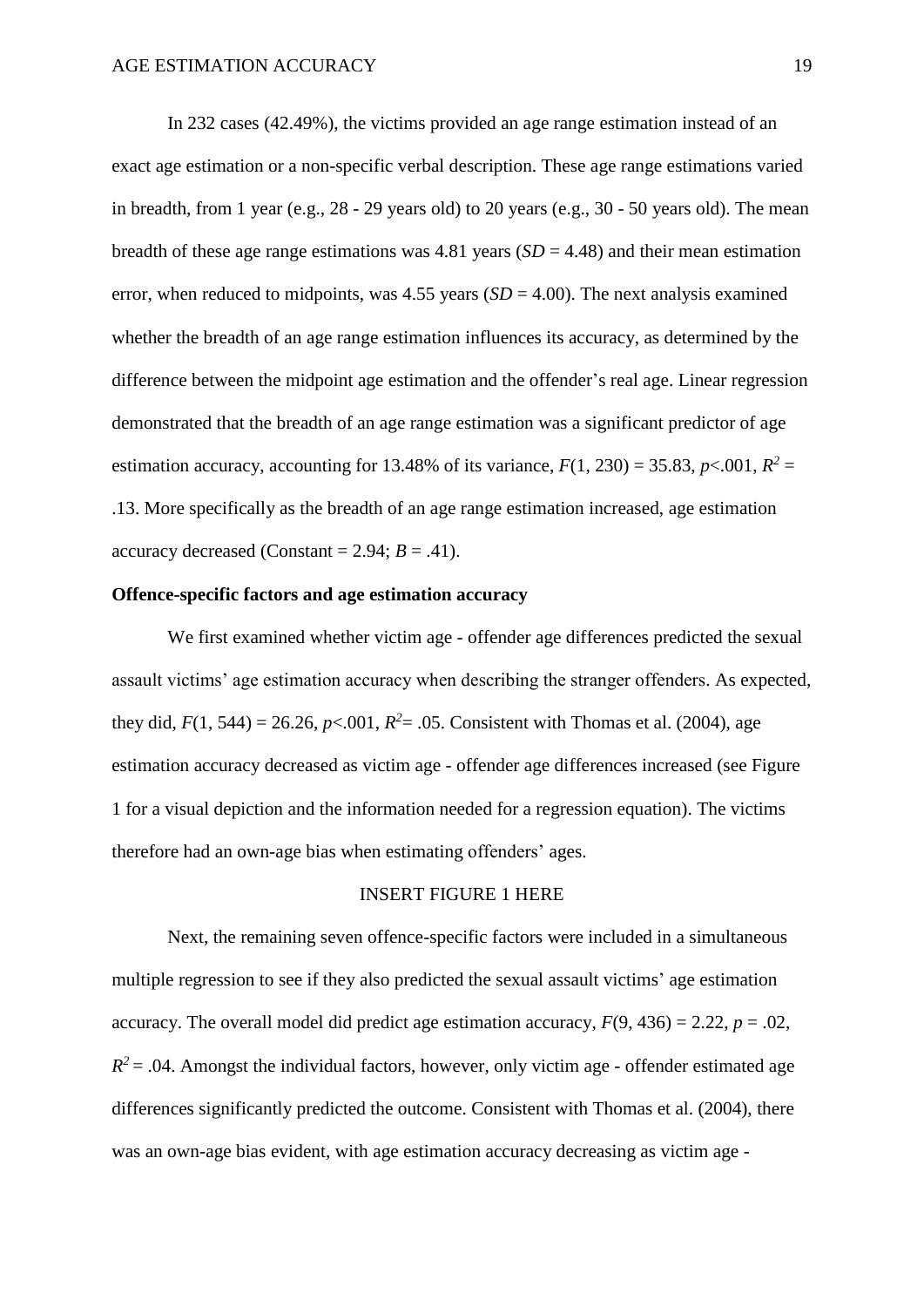offender estimated differences increased (see Figure 1). For brevity, the statistical output for each factor within the multiple regression is presented in Table 4.

Whilst overall victim race - offender race differences did not predict age estimation accuracy in the multiple regression (see Table 4), it was possible that our White European victims only, who featured in most cases, would have an own-race bias when producing age estimations (as in Dehon & Brédart, 2001). We therefore tested for this. Whilst there was a trend towards White European victims in same-race cases producing more accurate age estimations (Constant = 4.55;  $B = .75$ ), the effect was not statistically significant,  $F(1, 451) =$  $3.09, p = .08, R^2 = .01.$ 

## INSERT TABLE 4 HERE

## **Discussion**

This archival analysis examined stranger sexual assault victims' age estimation accuracy when describing stranger offenders and tested whether eight offence-specific factors can predict their accuracy.

#### **Overall age estimation accuracy**

In the first ever examination of this issue, we found the victims' mean absolute age estimation error was 4.78 years. This means the victims were slightly more accurate than participants in many laboratory-based age estimation studies (see Moyse, 2014) but slightly less accurate than robbery victims (Tollestrup et al., 1994). Just over one-fifth of sexual assault victims provided an exact age estimation, with 11.67% being within 0.99 years of the offenders true age. Thomas et al. (2004) found an almost identical figure in their study of rape/attempted rape victims' age estimations. The remaining victims in our analysis provided an age range estimation or a non-exact verbal description and the midpoint was used as the estimation (reflecting practices during real police investigations). The accuracy of these midpoint age estimations had never previously been examined. 12.68% were within 0.99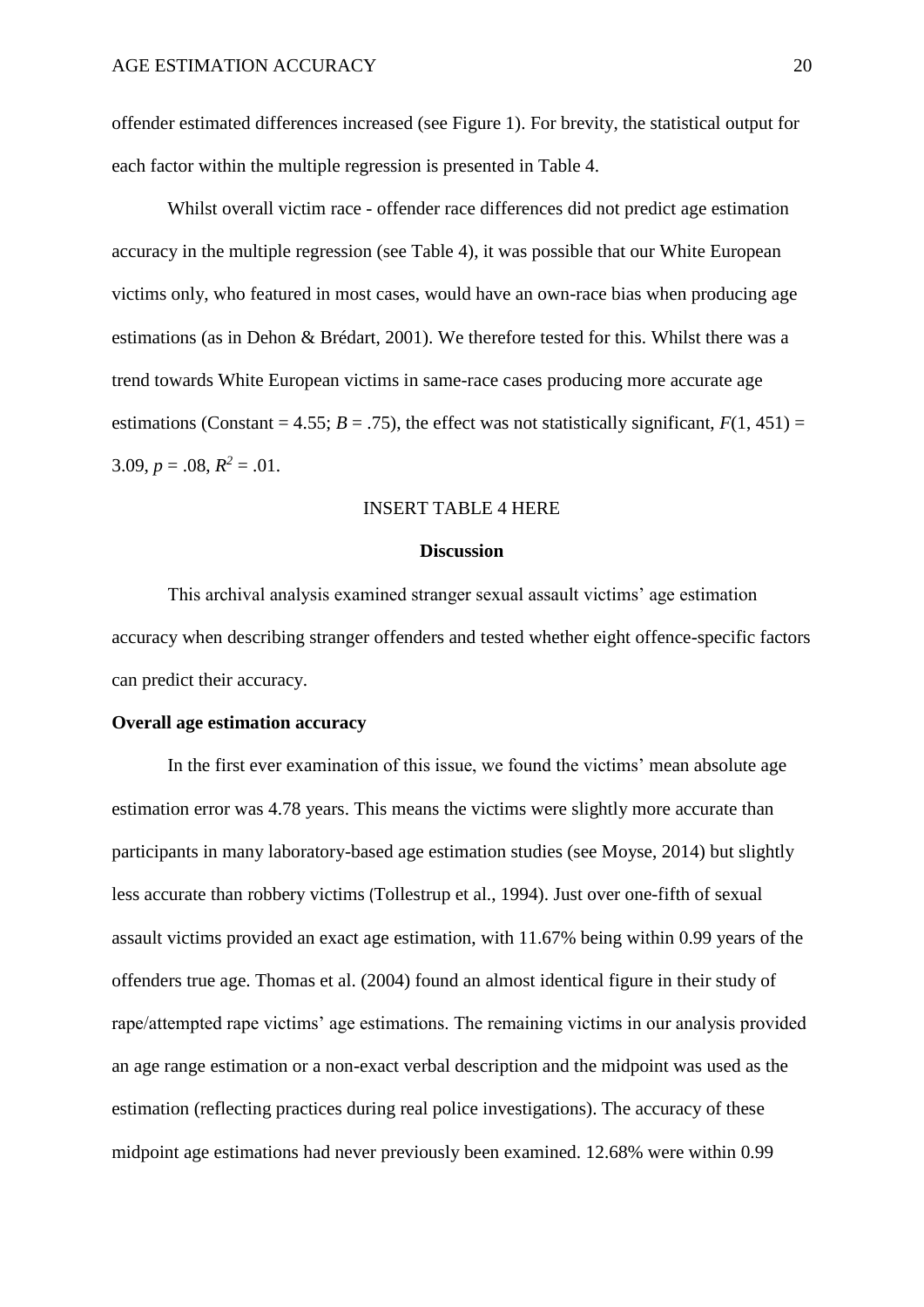#### AGE ESTIMATION ACCURACY 21

years of the offenders true age, mirroring the exact age estimations. Additionally, the degree of under/overestimation observed was comparable for both types of age estimation. Combined, our findings suggest exact and midpoint age estimations are broadly equivalent in their accuracy but that precise age estimations, regardless of type, are rare.

It was also found that just over two-fifths of sexual assault victims provided an age range estimation only, with the range spanning 1 - 20 years. It was previously unknown whether the span of an age range estimation, when reduced to a midpoint, can predict its accuracy. Here we found it can, with broader age range estimations being least accurate.

## **Offence-specific factors and age estimation accuracy**

Only two of the eight offence-specific factors predicted victims' age estimation accuracy (when exact and midpoint age estimations were pooled). The first was victim age offender age differences, with smaller differences resulting in greater accuracy. This replicates Thomas et al.'s (2004) earlier finding with a new larger sample, suggesting a reliable own-age bias effect occurs when sexual assault victims estimate a stranger offender's age. This effect has also been observed in laboratory-based studies where participants make age estimations whilst (or shortly after) looking at photographs of strangers (e.g., Anastasi & Rhodes, 2006; Moyse & Brédart, 2012; George & Hole, 1995; George et al., 2000; Voelkle et al., 2012). Our finding therefore has external validity. The leading explanation for this effect is the perceptual-expertise hypothesis, which suggests individuals have most day-to-day contact with members of their own age group and become experts at estimating the age of own, relative to other, age faces (see Moyse & Brédart, 2012). It is possible a similar mechanism underpins the own-age bias effect observed here.

The second offence-specific factor to predict the sexual assault victims' age estimation accuracy was victim age - offender estimated age differences, with another ownage bias effect observed. This also replicates one of Thomas et al.'s (2004) findings.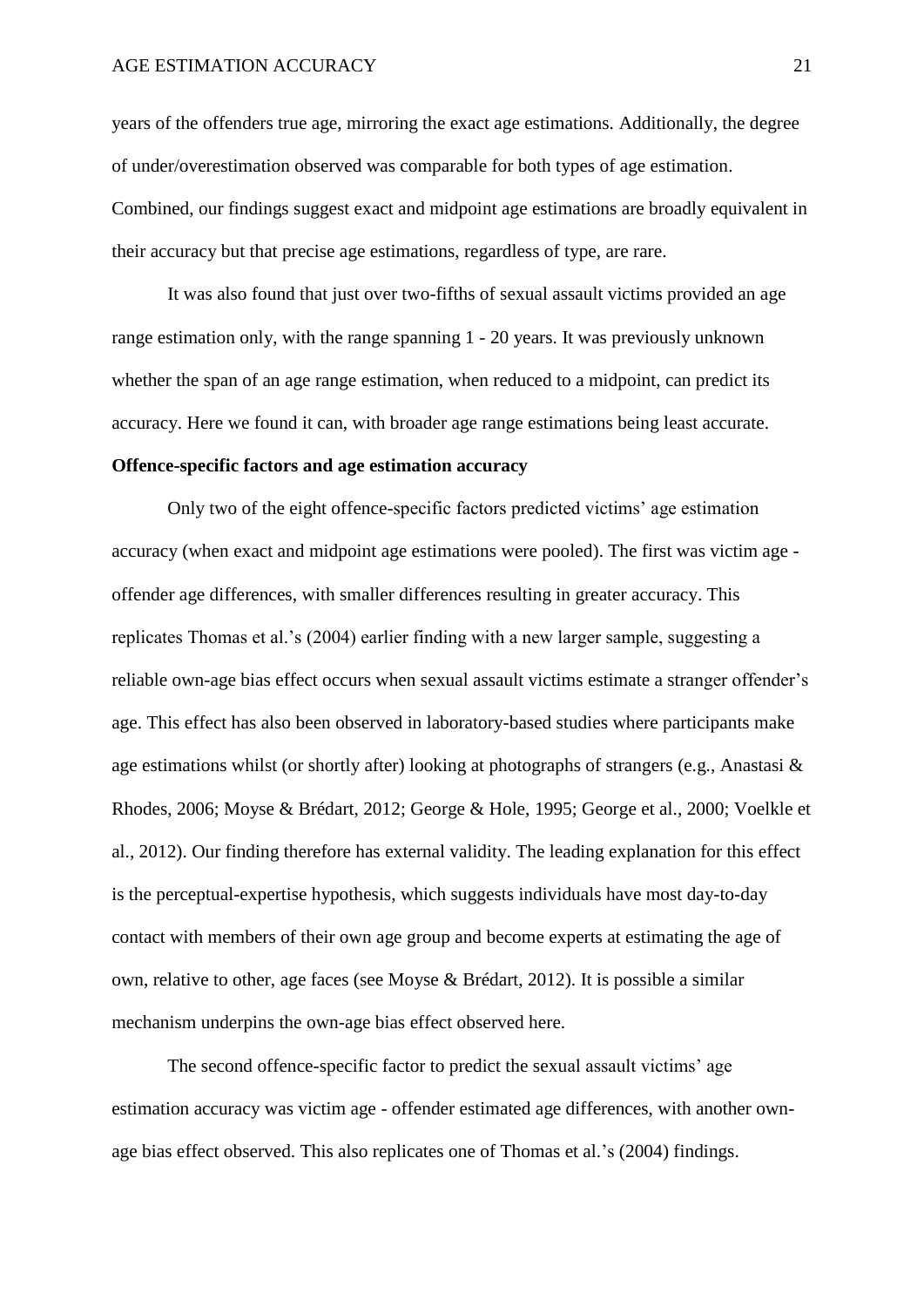Knowing that an own-age bias effect reliably occurs when sexual assault victims estimate a stranger offender's age is important as it helps police investigators understand the conditions under which age estimations may be more or less accurate.

Exploratory analysis also revealed that victim race - offender race differences, when several different racial groups featured in the analysis, did not predict age estimation accuracy. Previously, a laboratory study by Dehon and Brédart (2001) found that White participants (in a White majority country) were better at estimating the ages of White faces than Black faces. They speculated that this own-race bias effect occurred as their White participants had more daily contact with White people than Black people, meaning they developed perceptual-expertise in estimating the age of own-race faces. As most of our victims were White Europeans, and they were in a White majority country, we also examined whether their age estimation accuracy was subject to an own-race bias. Whilst there was a trend towards such an effect, it was not significant. It is impossible to know why we did not replicate Dehon and Brédart's findings but our data did have a general trend that was consistent with theirs. The two sets of findings could differ as the amount of contact our victims/their participants had with people from their own and other races differed (neither study measured this). Alternatively, the two set of findings could differ as the conditions under which our sexual assault victims and their laboratory-based participants made age estimations is very different. Further research is needed to resolve this conundrum.

Here, just over half of the victims self-reported consuming alcohol prior to their assault, which is a typical observation (Abbey et al., 2004; Littleton & Breitkopf, 2006; Orchowski et al., 2013). Previously, Thomas et al. (2004) found that rape/attempted rape victims' age estimation accuracy was unaffected by alcohol consumption. They did not, however, consider whether the volume of alcohol consumed influenced accuracy. Our analysis revealed the self-reported volume of alcohol consumed, even when excessive, did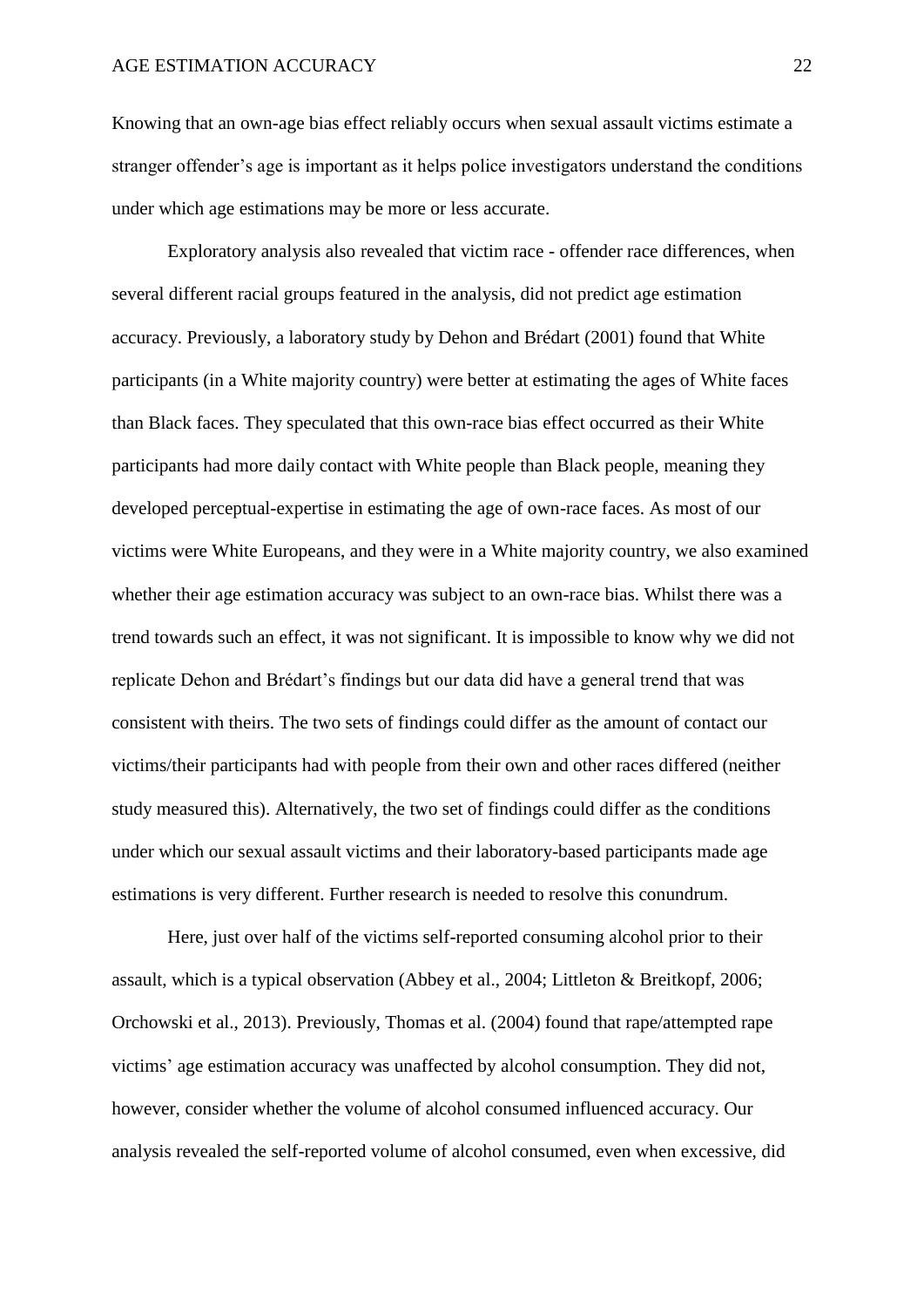not predict victims' age estimation accuracy. We acknowledge, however, that self-reported alcohol consumption levels are subjective so this could affect the validity of our findings. Interestingly, however, memory of faces (which provide cues about a person's age) is often unaffected by alcohol consumption and it is possible this more general effect extends to age estimation (see Altman et al., In Press).

Our analysis also revealed the amount of time victims spent with offenders, despite ranging from 1 to 1438 minutes, did not predict their age estimation accuracy. Previously, Thomas et al. (2004) found that victims who had spent less than one hour with an offender and those who had spent more than one hour with an offender were equivalent in their accuracy. Our re-examination of this issue, when duration of exposure was treated as a continuous variable, suggests this null effect is reliable. We acknowledge, however, that the shortest duration of exposure unit in both studies was 1 minute. Archival research on eyewitnesses' age estimations, when describing stranger offenders, suggests shorter durations may reduce age estimation accuracy (Granhag et al., 2013). Future research should consider whether this also occurs when sexual assault victims are exposed to stranger offenders for shorter durations. It would also be helpful if duration of exposure could be measured more objectively (e.g., via CCTV footage) as people often overestimate the duration of stressful events (Loftus, Schooler, Boone, & Kline, 1987).

Whilst one-fifth of the offenders in our analysis had a weapon that was seen by their victims during the sexual assault, seeing a weapon, relative to not seeing one, did not predict victims' age estimation accuracy. This also replicates an earlier finding by Thomas et al. (2004). In the eyewitness memory literature, both archival and laboratory-based studies have shown the presence of a weapon during a crime has little or no effect on suspect identification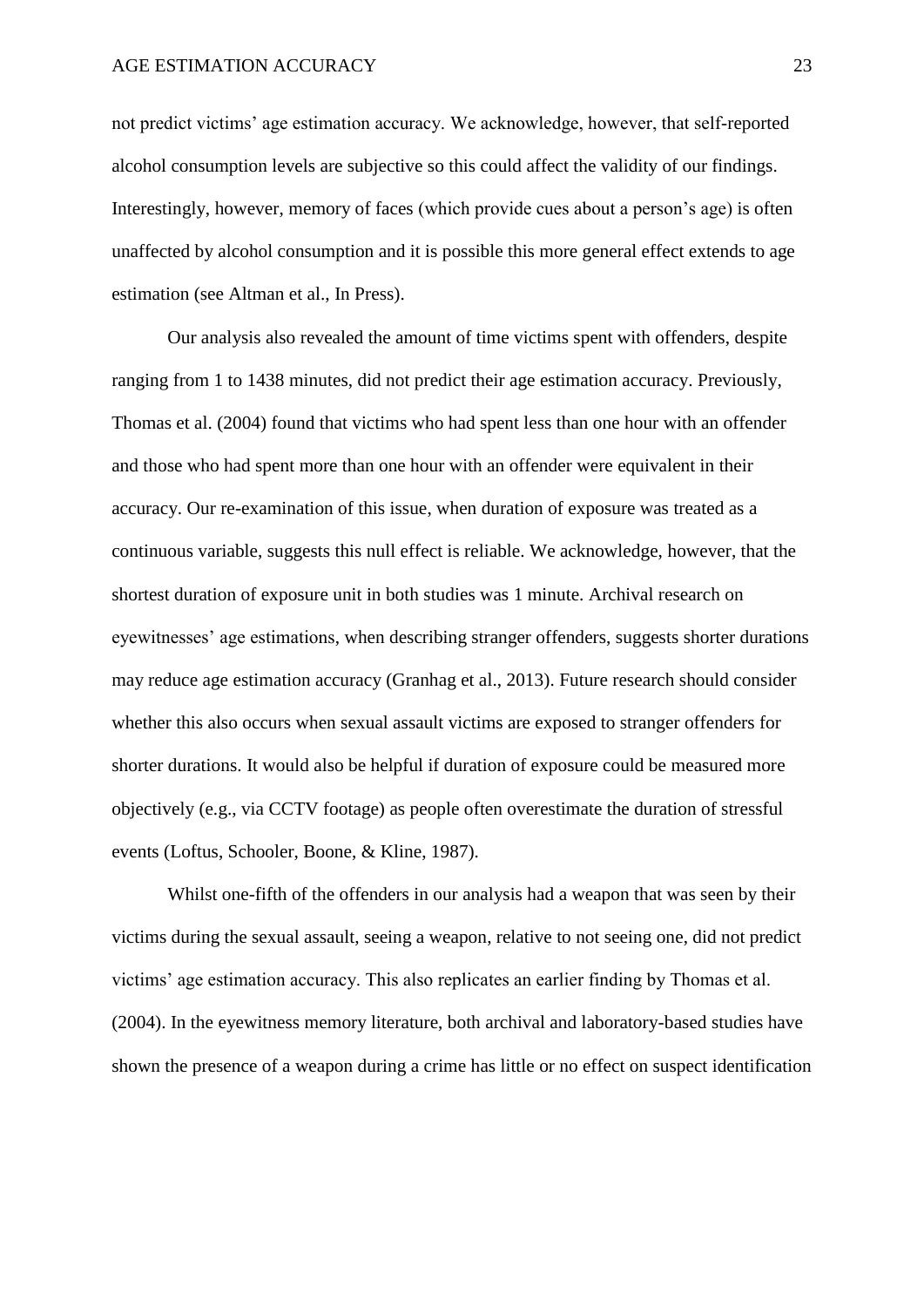in lineups (see Valentine, Pickering, & Darling 2003; Kocab & Sporer, 2016, respectively)<sup>3</sup>. Thus, once again, it is possible that this more general finding, which centres on what people look like, extends to age estimation.

We also found 13.19% of offenders employed sighting precautions but that the use of sighting precautions did not predict victims' age estimation accuracy. This also replicates an earlier finding by Thomas et al. (2004). The relatively small proportion of sighting precautions in this analysis, however, warrants consideration as it could reduce the validity of these findings. Additionally, we were also unable to examine whether different types of sighting precautions have a unique influence on victims' age estimation accuracy due to the small numbers of each type used. Examining this in future would be beneficial as some sighting precautions may be more effective than others at preventing accurate age estimations (e.g., it may be harder to estimate the age of an offender whose entire face is covered by a mask than it is to estimate the age of an offender whose face is partially covered by a scarf).

Finally, our analysis also found that the passage of time between an assault taking place and a victim describing a stranger offender to the police, despite ranging from 0 to 93 days, did not predict age estimation accuracy. This finding is consistent with that of other age estimation studies (e.g., Ebbesen & Rienick, 1998; Yuille & Cutshall, 1986).

## **Limitations**

**.** 

All archival analyses that focus on victims' or eyewitnesses' descriptions of offenders must be treated with caution. Archival analyses of this nature utilise data taken from police records and this data may be flawed due to unreliable documentation procedures (see Davies, 1992; Farrington & Lambert, 1997; Sporer, 1996). In Thomas et al.'s (2004) earlier analysis, however, they were able to compare a sample of the victim statements to the coding in their

<sup>&</sup>lt;sup>3</sup>Laboratory-based studies have shown participants' verbal description of an offender can be impaired if the offender is armed (see Kocab & Sporer's, 2016, meta-analysis).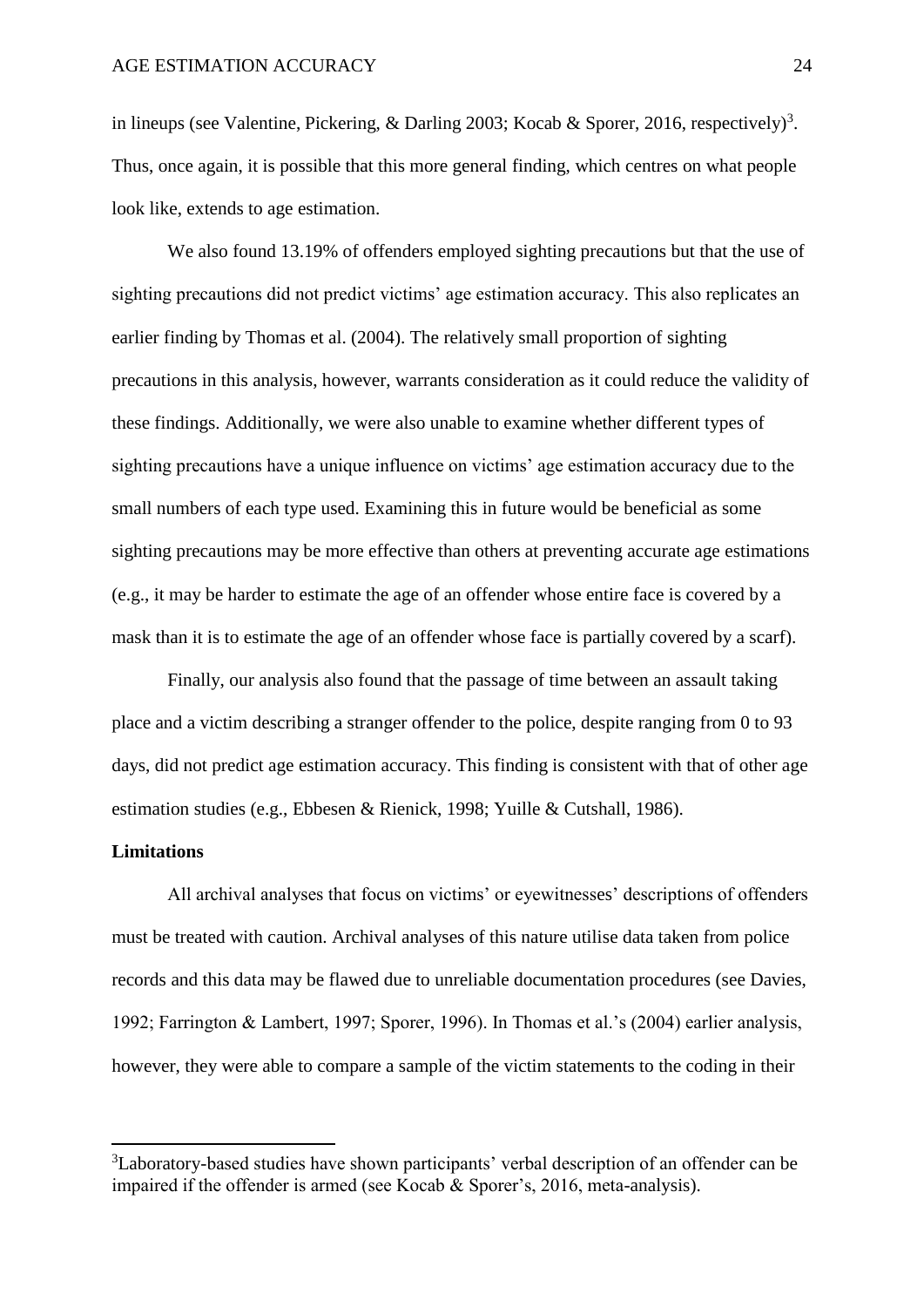dataset and found few errors. As we did not have access to the original victim statements, a similar quality check could not be made. It is, however, reassuring to know that few errors were detected in their earlier work as our dataset derived from the same source.

An additional problem with archival data is that researchers are restricted in the number of issues that can be explored. It is likely that the victims' age estimation accuracy was influenced by other offence-specific factors that could not be accounted for here. The fact that the offence-specific factors in this study only accounted for a small proportion of the variance in age estimation accuracy supports this claim. Although it is beyond the scope of this analysis to speculate about other potential factors, it is important to acknowledge that we only focused on those that could have influenced victims' age estimation accuracy prior to them making a police statement. The interview techniques used by police investigators during the victim interviews may have also influenced age estimation accuracy. For example, it is known that enhanced interview techniques, such as the Cognitive Interview, produce more accurate descriptions of offenders than standard techniques (Fisher & Geiselman, 1992; Köhnken, Milne, Memon, & Bull, 1999). Unfortunately, it was impossible to examine the impact of different interview techniques on age estimation accuracy here.

The restrictive nature of archival studies can also reduce the generalisability of findings. The present study focused solely on offences with male offenders/female victims. Although rarer, stranger sexual assaults can occur with other gender combinations (e.g., male victims/female offenders). Gender differences have been observed in laboratory-based age estimation studies, with females producing more accurate estimations than males (Vestlund, Langeborg, Sorqvist & Eriksson, 2009). These differences may also be observed when male and female sexual assault victims estimate the age of stranger offenders. Research is needed to establish this. Furthermore, in order to confirm the accuracy of victims' age estimations, only solved cases in which the offender had been convicted were analysed. This presents a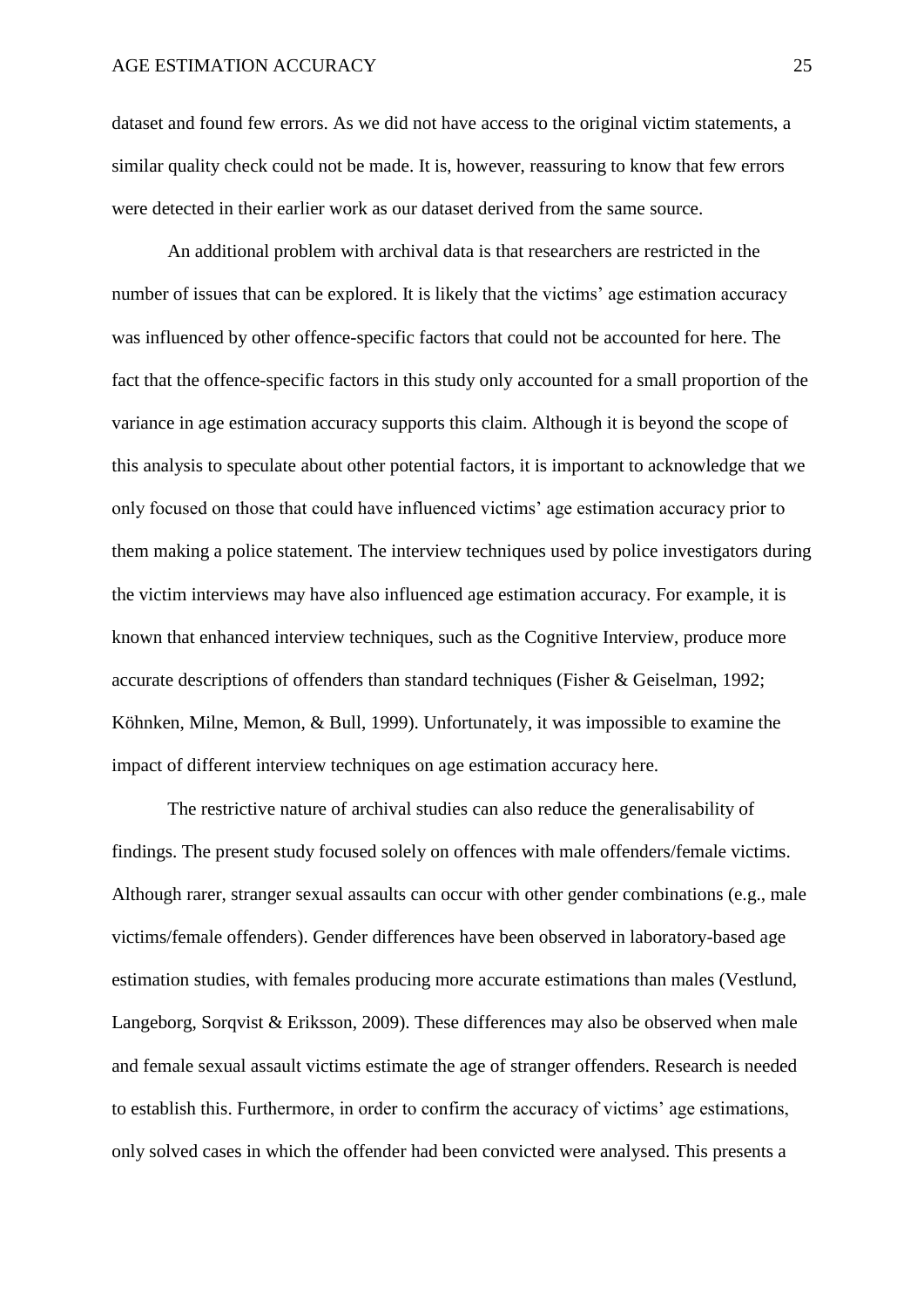biased representation of sexual assault cases, as many go unreported and those that are reported often fail to produce a conviction (Kelly, Lovett & Regan, 2005; Crown Prosecution Service, 2016). Consequently, it is impossible to know whether victims of unreported or unsolved stranger sexual assaults would produce more or less accurate age estimations or whether these cases are associated with common offence-specific factors (e.g., large victim age - offender estimated age differences). Unfortunately, we were unable to examine these issues as we could not access any data relating to unsolved sexual assaults.

#### **Conclusion**

This study provides the first overview (in an academic publication) of sexual assault victims' age estimation accuracy when describing stranger offenders and the offence-specific factors that influence their accuracy. Only one in five victims provided an exact age estimation, with the majority providing an age range estimation/non-specific age description from which a midpoint age estimation could be derived. Exact and midpoint age estimations were broadly equivalent in their accuracy, with their mean age estimation error being 4.78 years, just over one in ten age estimations being within 0.99 years of an offender's age, and nearly nine in ten age estimations being within 9.99 years of an offender's age. If victims provided age range estimations and the midpoints of these were used as exact age estimations, then those victims that produced narrower age range estimations were most accurate. Age estimations were also most accurate when victim age - offender age differences and victim age - offender estimated age differences were small. These findings can help investigators, and the specialists who support them, to understand sexual assault victims' likely age estimation accuracy when describing stranger offenders.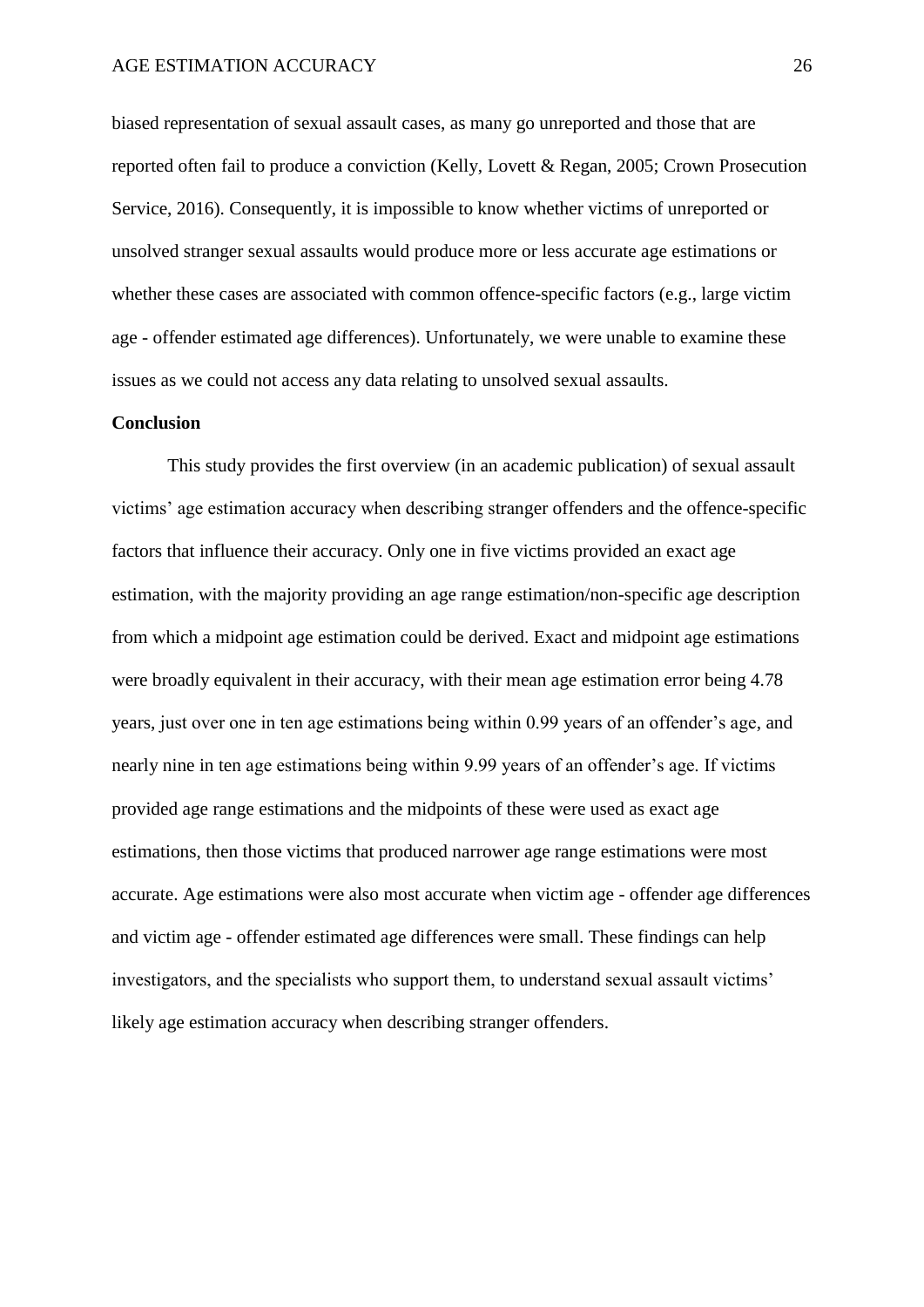#### **References**

- Abbey, A., Zawacki, M. A., Buck, P. O., Clinton, A. M., & McAuslan, P. (2001). Alcohol and sexual assault. *Alcohol Research and Health, 25*, 43-51.
- Altman, C. M., Schreiber Compo, N., McQuiston, D., Hagsand, A. V., & Cervera, J. (In Press). Witnesses' memory for events and faces under elevated levels of intoxication. *Memory*. doi:10.1080/09658211.2018.1445758
- Anastasi, J. S., & Rhodes, M. G. (2006). Evidence for an own-age bias in face recognition. *North American Journal of Psychology, 8*, 237-252.
- Clifford, B. R., Havard, C., Memon, A., & Gabbert, F. (2012). Delay and age effects on identification accuracy and confidence: An investigation using a video identification parade. *Applied Cognitive Psychology, 26*, 130-139. doi:10.1002/acp.1804
- Crown Prosecution Service. (2016). *Violence against Women and Girls*. Retrieved August, 2017, from: [http://www.cps.gov.uk/publications/docs/cps\\_vawg\\_report\\_2016.pdf](http://www.cps.gov.uk/publications/docs/cps_vawg_report_2016.pdf)
- Davies, G. M. (1992). Influencing public policy on eyewitnessing: Problems and possibilities. In F. Losel, D. Bender, & T. Bliesener (Eds.), *Psychology and law: International perspectives* (pp. 265-274). Berlin: De Gryuyter.
- Dehon, H., & Brédart, S. (2001). An "other-race" effect in age estimation from faces. *Perception, 30*, 1107-1113. doi:10.1068/p3122
- Ebbesen, E. B., & Rienick, C. B. (1998). Retention interval and eyewitness memory for events and personal identifying attributes. *Journal of Applied Psychology*, *83*, 745- 762. doi:10.1037/0021-9010.83.5.745
- Efron, B., & Tibshirani, R. J. (1994). *An Introduction to the Bootstrap*. Boca Raton: CRC Press.
- Fahsing, I. A., Ask, K., & Granhag, P. A. (2004). The man behind the mask: Accuracy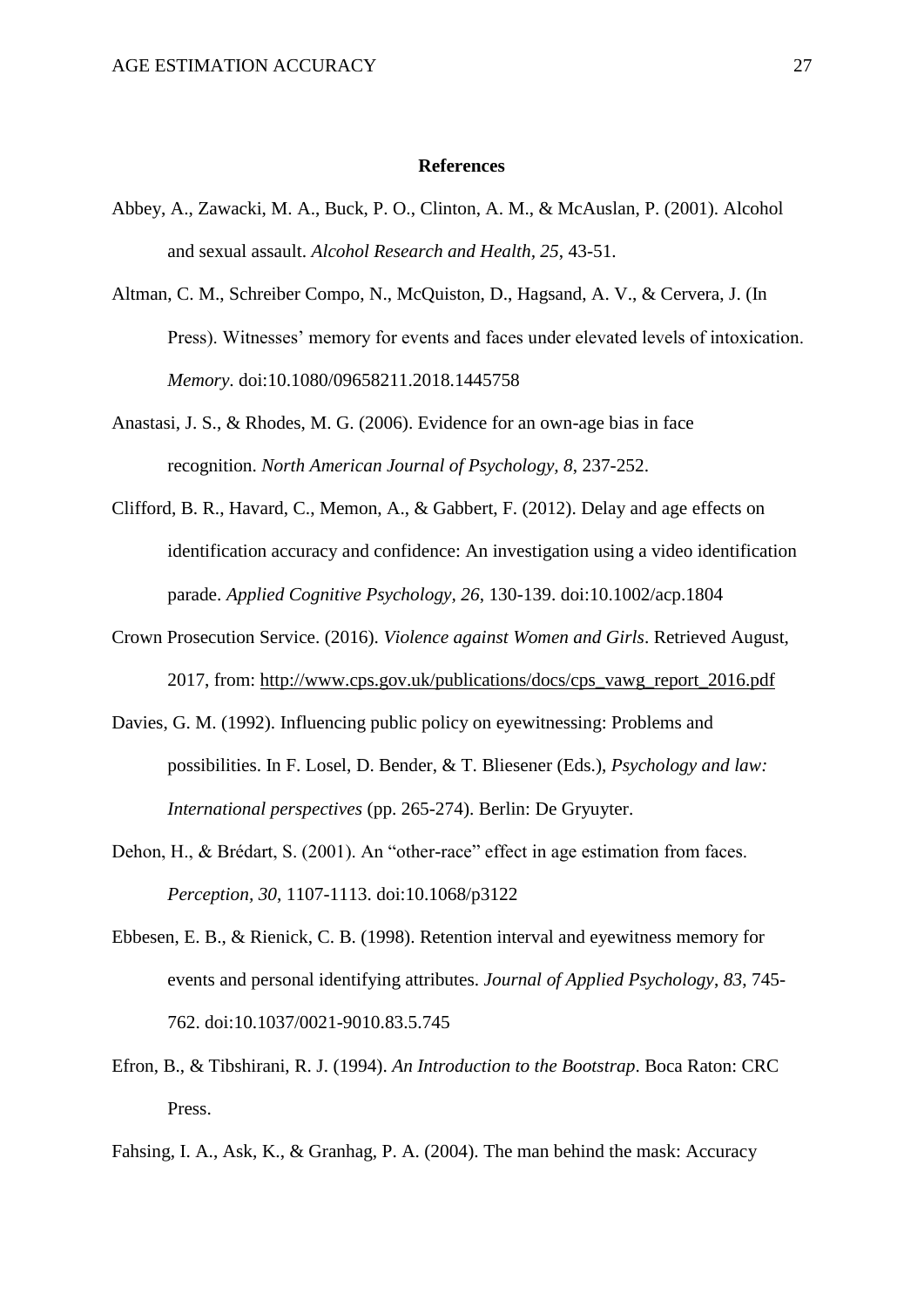and predictors of eyewitness offender descriptions. *Journal of Applied Psychology, 89*, 722-729. doi:10.1037/0021-9010.89.4.722

- Farrington, D. P., & Lambert, S. (1997). Predicting offender profiles from victim and witness descriptions. In J. L. Jackson & D. A. Bekerian (Eds.), *Offender profiling: Theory, research, and practice* (pp. 133– 158). Chichester, England: Wiley.
- Feist, A., Ashe, J., Lawrence, J., McPhee, D., & Wilson, R. (2007). Investigating and detecting recorded offences of rape. *Home Office Online Report 18/07*. London, United Kingdom: Home Office.

Field, A. (2017). *Discovering statistics using SPSS (5th ed.)*. London: Sage.

- Fisher, R. P., & Geiselman, R. E. (1992). *Memory-enhancing techniques for investigative interviewing: The Cognitive Interview.* Springfield, IL: Charles C Thomas.
- George, P.A., & Hole, G.J. (1995). Factors influencing the accuracy of age estimations of unfamiliar faces. *Perception, 24*, 1059–1073. doi:10.1068/p241059
- George, P.A., Hole, G.J., & Scaife, M. (2000). Factors influencing young children's ability to discriminate unfamiliar faces by age. *International Journal of Behavioral Development, 24*, 480-491. doi:10.1080/016502500750038035
- Granhag, P. A., Ask, K., Rebelius, A., Öhman, L., & Mac Giolla, E. (2013). 'I saw the man who killed Anna Lindh!' An archival study of witnesses' offender descriptions. *Psychology, Crime, & Law, 19*, 921-931. doi:10.1080/1068316X.2012.719620
- Harrison, V., & Hole, G. J. (2009). Evidence for a contact-based explanation of the ownage bias in face recognition. *Psychonomic Bulletin & Review*, *16*, 264-269. doi: 10.3758/PBR.16.2.264
- Kelly, L., Lovett, J. & Regan, L. (2005). A gap or a chasm? Attrition in reported rape cases. *Home Office Research Study 293.* London, United Kingdom: Home Office.

Kocab, K., & Sporer, S. L. (2016). The Weapon Focus Effect for Person Identifications and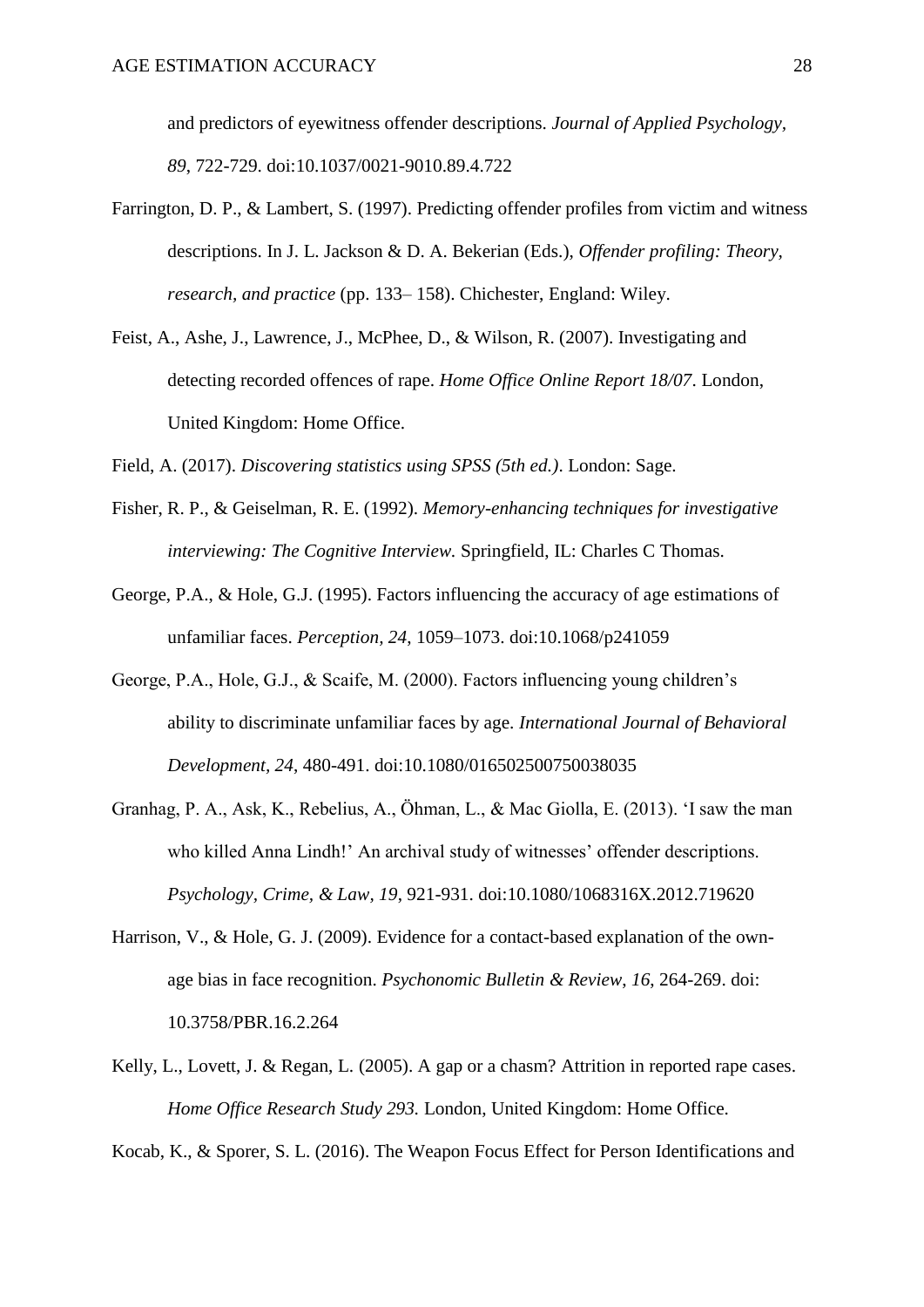Descriptions: A Meta-analysis. In B. H. Bornstein, & M. K. Miller (Eds), *Advances in psychology and law* (pp. 71-117). Springer International Publishing.

- Köhnken, G., Milne, R., Memon, A., & Bull, R. (1999). The cognitive interview: A metaanalysis. *Psychology, Crime & Law, 5*, 3-28. doi:10.1080/10683169908414991
- Littleton, H. L., & Breitkopf, C. (2006). Coping with the experience of rape. *Psychology of Women Quarterly, 30*, 106–116. doi:10.1111/j.1471-6402-2006.00267.x
- Loftus, E. F., Schooler, J. W., Boone, S. M., & Kline, D. (1987). Time went by so slowly: Overestimation of event duration by males and females. *Applied Cognitive Psychology, 1*, 3-13. doi:10.1002/acp.2350010103
- Moyse, E. (2014). Age estimation from faces and voices: a review. *Psychologica Belgica*, *54*, 255–265. doi:10.5334/pb.aq
- Moyse, E., & Brédart, S. (2012). An own-age bias in age estimation of faces. *Revue Européenne de Psychologie Appliquée/European Review of Applied Psychology, 62*, 3-7. doi:10.1016/j.erap.2011.12.002
- Office for National Statistics. (2013). *An overview for sexual offending in England and Wales*. London, United Kingdom: Home Office. Retrieved August, 2017, from: [https://www.gov.uk/government/statistics/an-overview-of-sexual-offending-in](https://www.gov.uk/government/statistics/an-overview-of-sexual-offending-in-england-and-wales)[england-and-wales](https://www.gov.uk/government/statistics/an-overview-of-sexual-offending-in-england-and-wales)
- Orchowski, L., Untied, A., & Gidycz (2013). Social reactions to disclosure of sexual assault and adjustment among survivors of sexual assault. *Journal of Interpersonal Violence, 28*, 2005-2023. doi:10.1177/0886260512471085.
- Read, J., Yuille, J., & Tollestrup, P. (1992). Recollections of a robbery. *Law and Human Behavior, 16*, 425-446. doi:10.1007/BF02352268
- Rhodes, M. G. (2009). Age estimation of faces: A review. *Applied Cognitive Psychology*,

*23*, 1-12. doi:10.1002/acp.1442

Sporer, S. L. (1996). Describing others: Psychological issues. In S. L. Sporer, R. S. Malpass,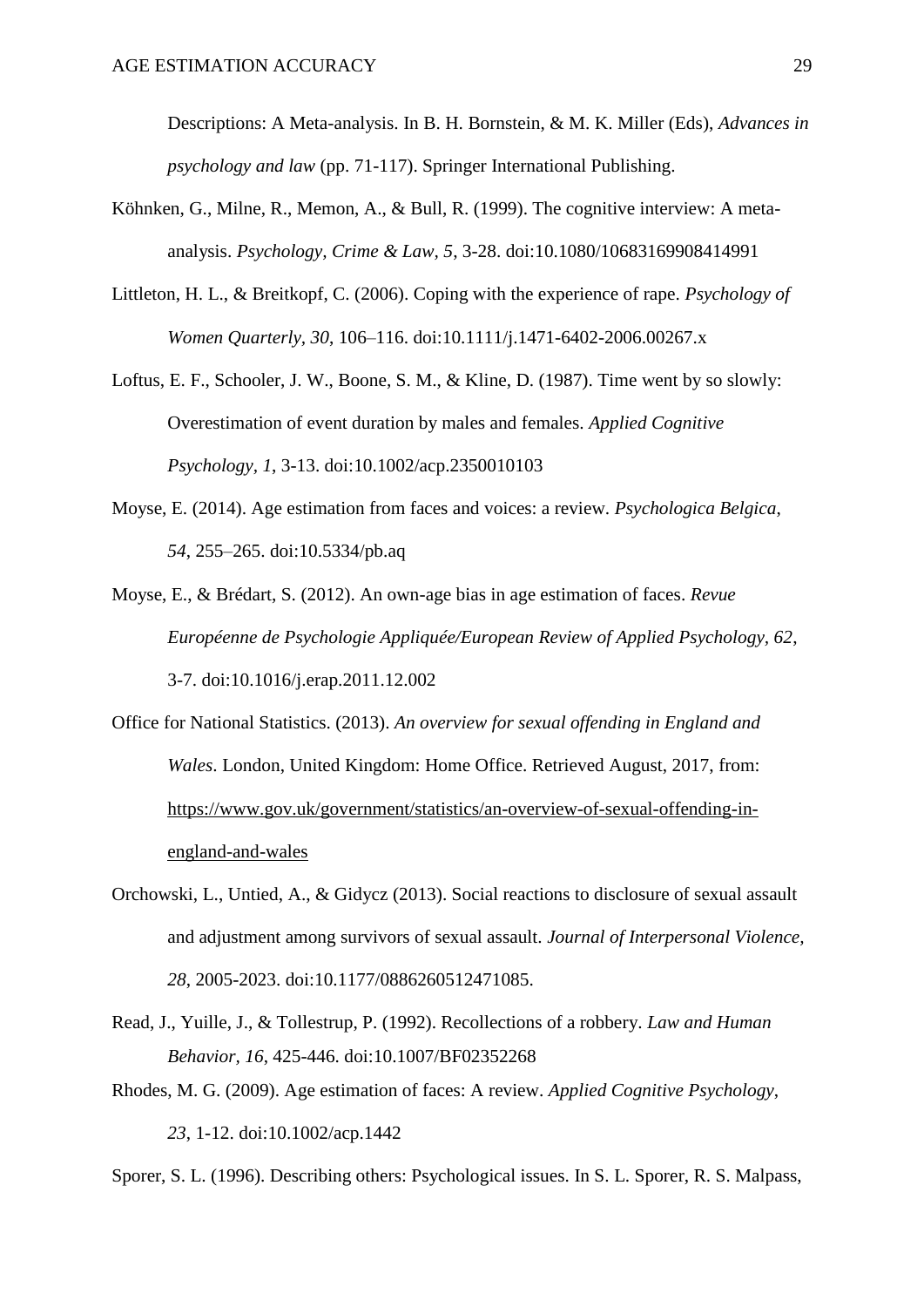& G. Koehnken (Eds.), *Psychological issues in eyewitness identification* (pp. 53-86). Hillsdale, NJ: Lawrence Erlbaum.

- Thomas, N., Aitken, C., Lucy, D. & Feist, A. (2004). Predicting the Accuracy of Stranger Rape Victims Statements. *Special Interest Series Paper No 15.* London, United Kingdom: Home Office.
- Thorley, C., & Christiansen, P. (2018). The impact of own and others' alcohol consumption on social contagion following a collaborative memory task. *Memory*, *26*, 727-740. doi:10.1080/09658211.2017.1404110
- Tollestrup, P. A., Turtle, J. W., & Yuille, J. C. (1994). Actual victims and witnesses to robbery and fraud: An archival analysis. In D. F. Ross, J. D. Read, & M. P. Toglia (Eds.), *Adult eyewitness testimony: Current trends and developments* (pp. 144–162). New York: Cambridge University Press.
- Valentine, T., Pickering, A. and Darling, S. (2003). Characteristics of eyewitness identification that predict the outcome of real lineups. *Applied Cognitive Psychology, 17*, 969-993. doi:10.1002/acp.939
- van Koppen, P. J., & Lochun, S. K. (1997). Portraying perpetrators: The validity of offender descriptions by witnesses. *Law and Human Behavior, 21,* 661–685. doi:10.1023/A:1024812831576
- Van Oorsouw, K., & Merckelbach, H. (2012). The effects of alcohol on crime-related memories: A field study. *Applied Cognitive Psychology, 26*, 82-90. doi:10.1002/acp.1799
- Van Oorsouw, K., & Merkelbach, H., & Smeets, T. (2015). Alcohol intoxication impairs memory and suggestibility for a mock crime: A field study. *Applied Cognitive Psychology, 29*, 493-501. doi:10.1002/acp.3129
- Vestlund, J., Langeborg, L., Sorqvist, P., & Eriksson, M. (2009). Experts on age estimation. *Scandinavian Journal of Psychology, 50*, 301-307. doi:10.1111/j.1467- 9450.2009.00726.x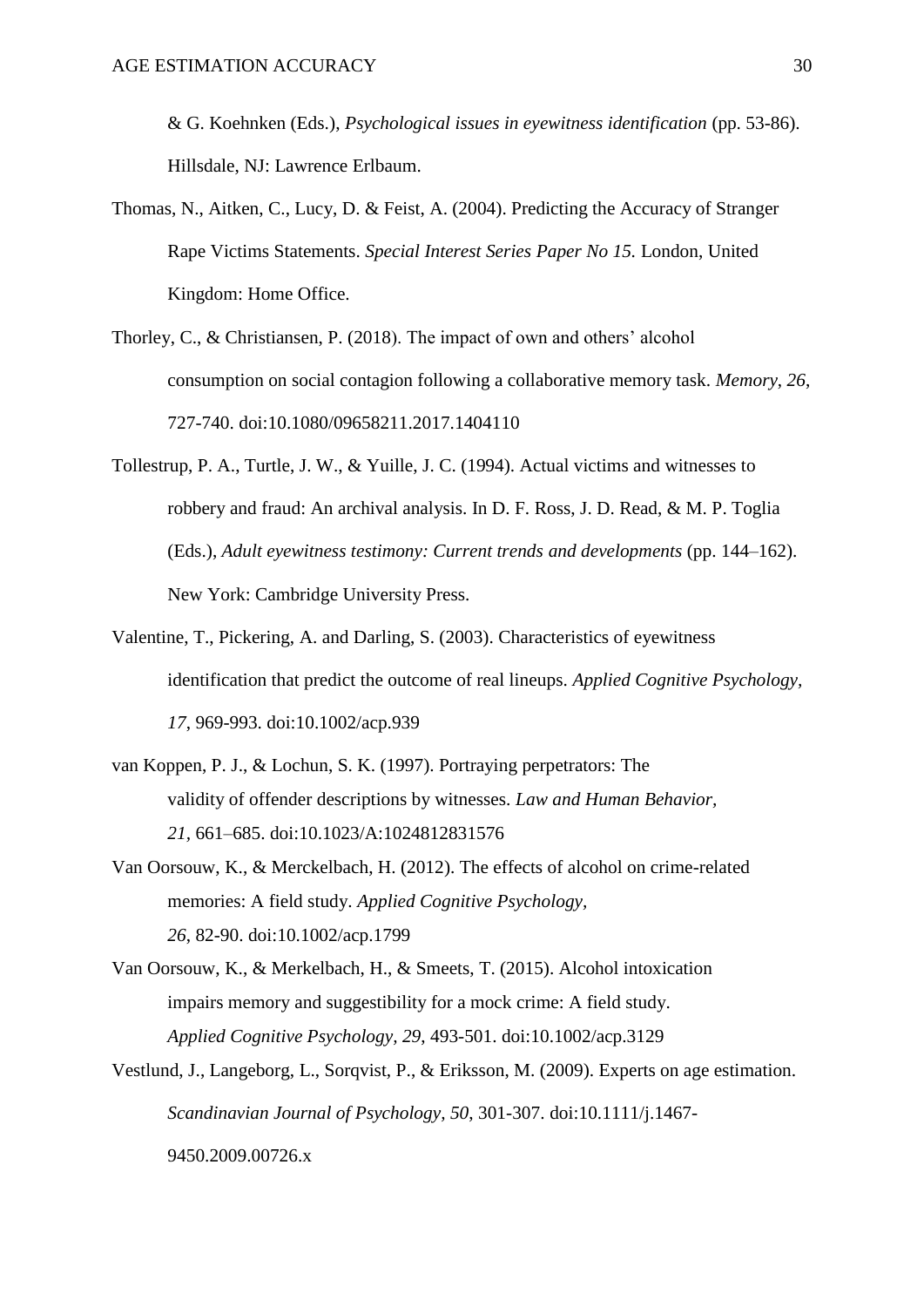- Voelkle, M. C., Ebner, N. C., Lindenberger, U., & Riediger, M. (2012). Let me guess how old you are: Effects of age, gender, and facial expression on perceptions of age. *Psychology & Aging, 27*, 265-277. doi:10.1037/a0025065
- Yuille, J. C. & Cutshall, J. L. (1986). A case study of eyewitness memory of a crime. *Journal of Applied Psychology, 71*, 291-301. doi:10.1037/0021-9010.71.2.291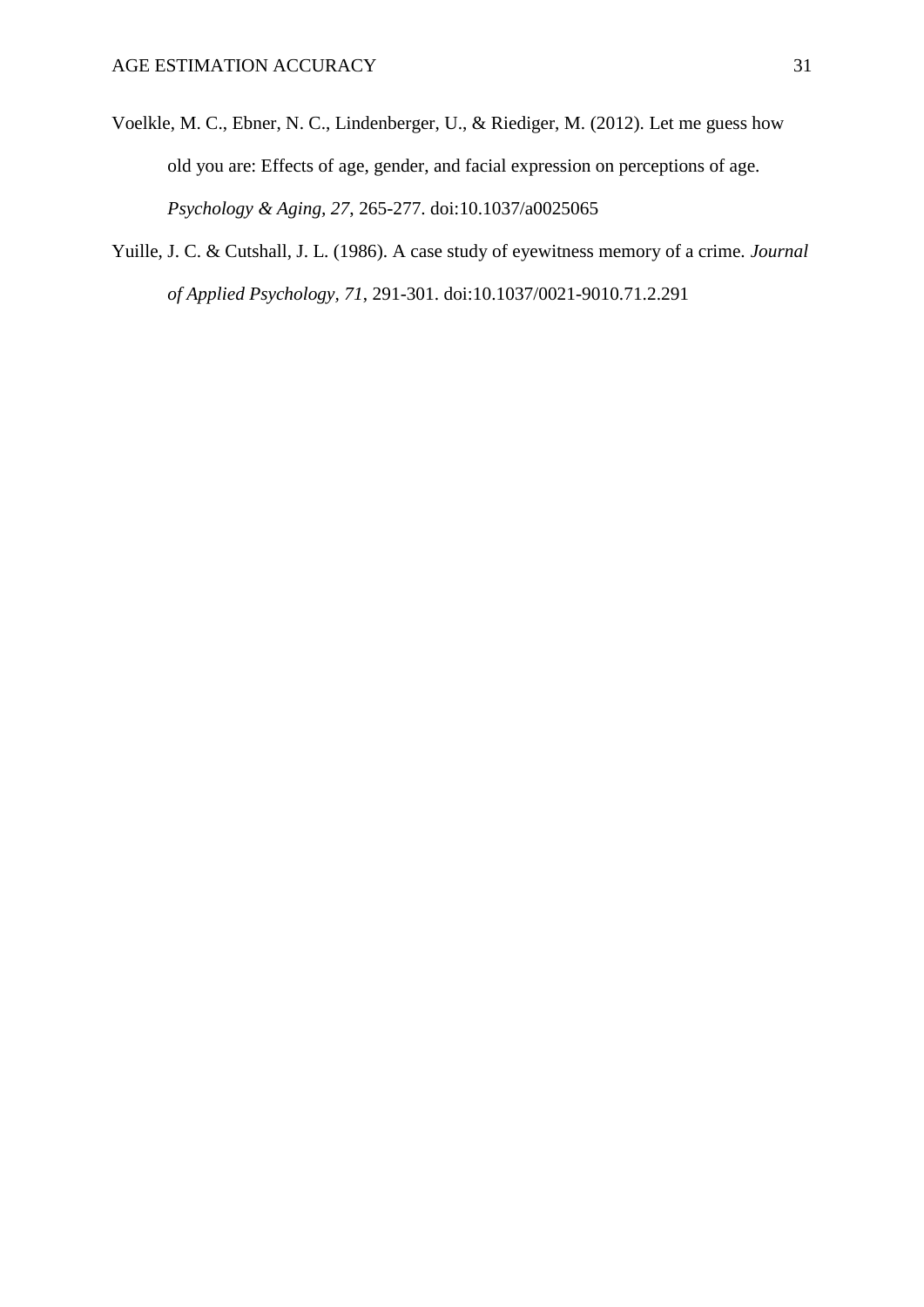Table 1: *The number of cases where the victim age - offender age differences (calculated using either the offender's chronological age or the offender's estimated age) differed by 0 - 0.99 years, 1 - 2.99 years, 3 - 4.99 years, 5 - 9.99 years, 10 - 14.99 years, 15 - 19.99 years, and 20+ years. The percentage of cases for each type of victim age - offender age difference are in parentheses.*

| Age Difference   | Victim Age - Offender | Victim Age - Offender           |  |
|------------------|-----------------------|---------------------------------|--|
|                  | Age Difference        | <b>Estimated Age Difference</b> |  |
| $0 - 0.99$ years | $17(3.11\%)$          | 28 (5.13%)                      |  |
| $1 - 2.99$ years | 76 (13.92%)           | 72 (13.19%)                     |  |
| 3 - 4.99 years   | 72 (13.19%)           | 87 (15.93%)                     |  |
| 5 - 9.99 years   | 128 (23.44%)          | 125 (22.90%)                    |  |
| 10 - 14.99 years | 81 (14.83%)           | 81 (14.83%)                     |  |
| 15 - 19.99 years | 53 (9.71%)            | 60 (10.99%)                     |  |
| $20+$ years      | 119 (21.80%)          | 93 (17.03%)                     |  |
| Total            | 546 (100%)            | 546 (100%)                      |  |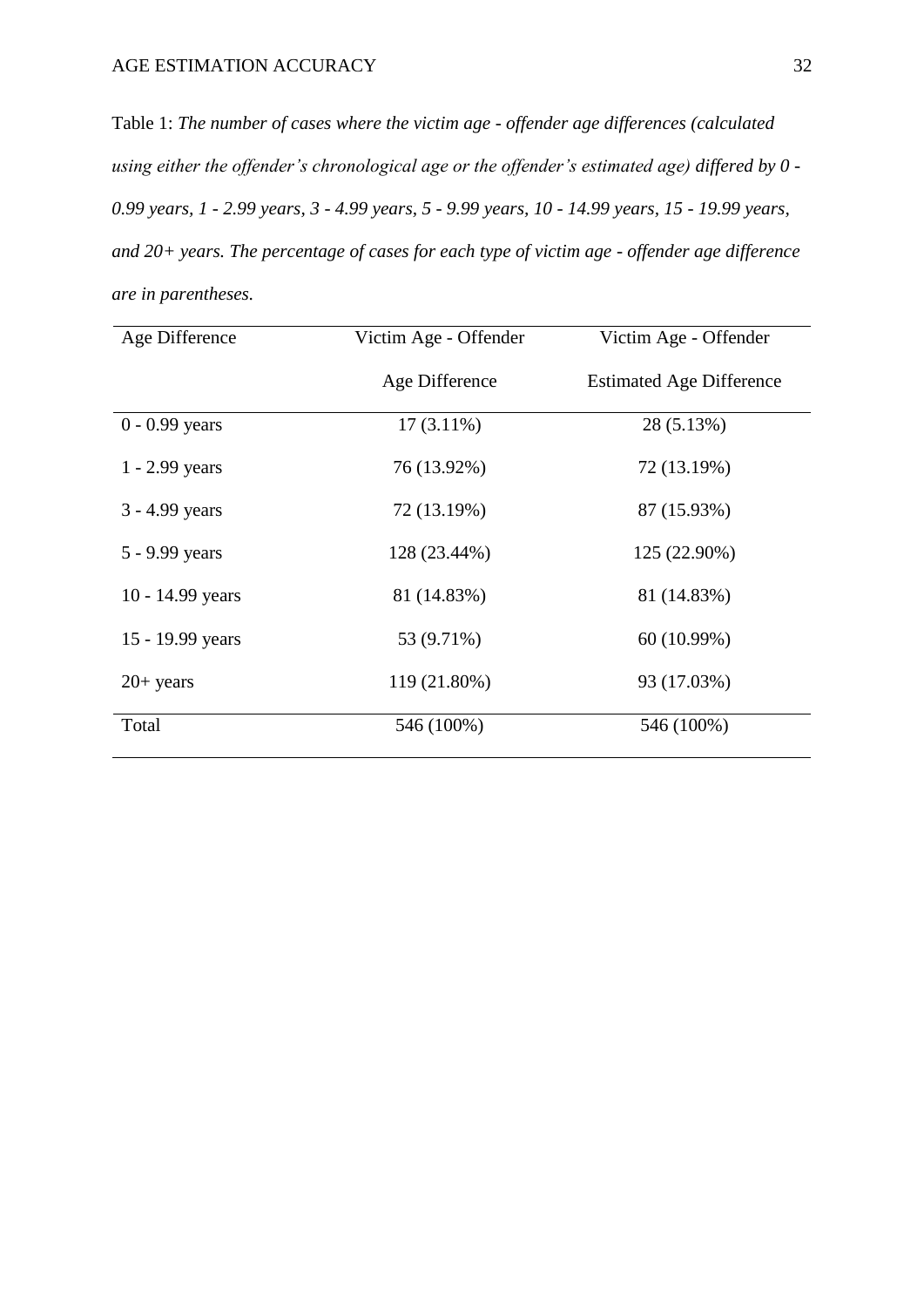Table 2: *The number of cases featuring victims and offenders who were White European, Dark European, Afro Caribbean, South Asian, Arabic, Oriental, Mixed Race, or cases where race was unknown. The percentage of cases are in parentheses.*

| <b>Racial Classification</b> | Victim       | Offender     |  |
|------------------------------|--------------|--------------|--|
| White European               | 453 (82.97%) | 363 (66.48%) |  |
| Dark European                | 32 (5.86%)   | 85 (15.57%)  |  |
| Afro Caribbean               | $8(1.46\%)$  | 54 (9.89%)   |  |
| South Asian                  | $5(0.92\%)$  | 3(0.55%)     |  |
| Arabic                       | $0(0.00\%)$  | 20(3.66)     |  |
| Oriental                     | 9(1.65%)     | 18 (3.30%)   |  |
| <b>Mixed Race</b>            | 9(1.65%)     | 1(0.18%)     |  |
| Unknown                      | 30 (5.49%)   | 2(0.37%)     |  |
| Total                        | 546 (100%)   | 546 (100%)   |  |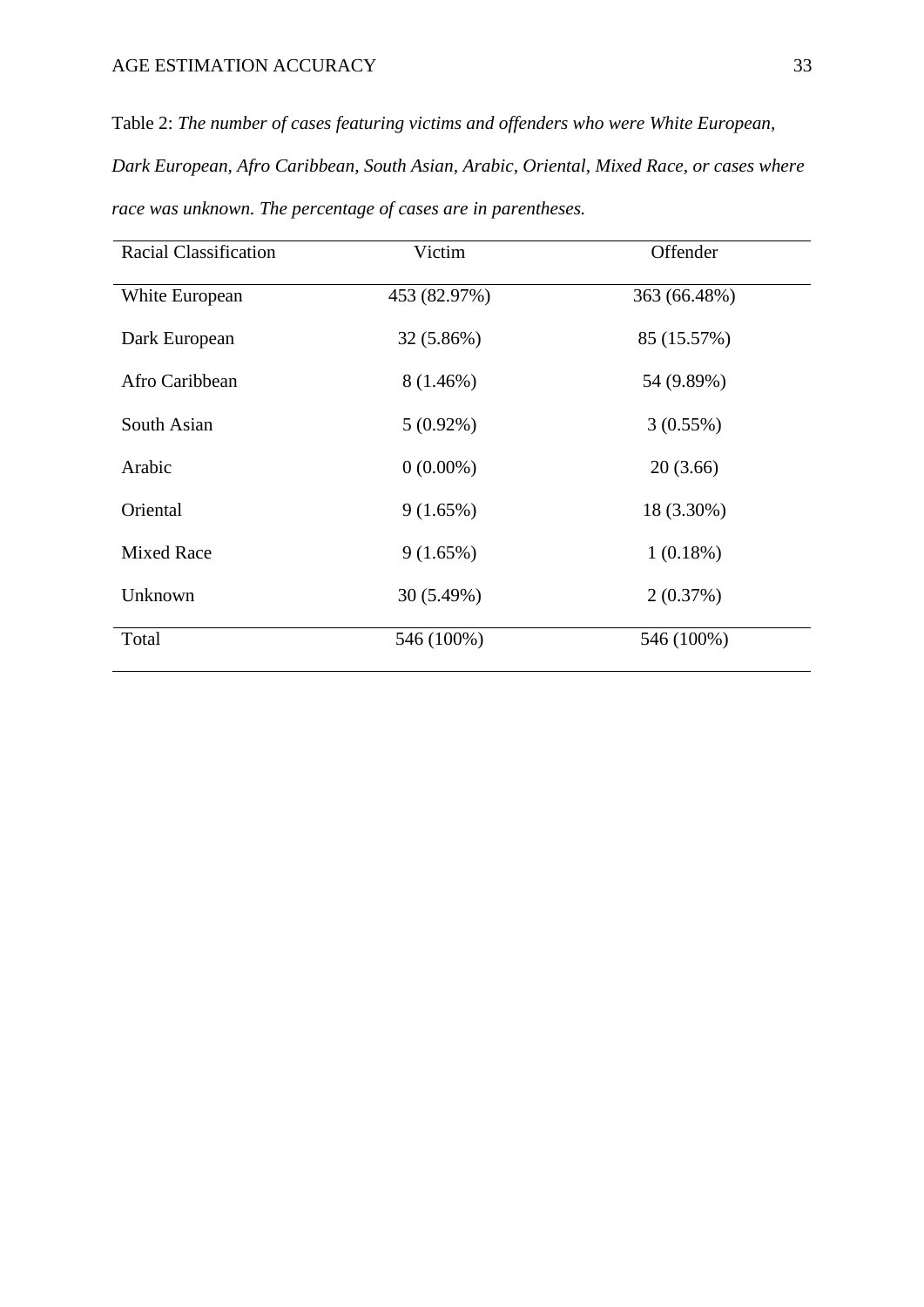Table 3: *Number of cases where sexual assault victims' age estimations (separated into exact age estimations and midpoint age estimations) were accurate to within 0.99, 1 - 2.99, 3 - 4.99, and 5 - 9.99 years of the offender's age or more than 10 years from the offender's age. The percentage of all cases for each age estimation type are in parentheses.*

| <b>Accuracy Level</b> | Exact Age          | Midpoint Age       | Total        |
|-----------------------|--------------------|--------------------|--------------|
|                       | <b>Estimations</b> | <b>Estimations</b> |              |
| $0 - 0.99$ years      | 14 (11.67%)        | 54 (12.68%)        | 68 (12.45%)  |
| $1 - 2.99$ years      | 46 (38.33%)        | 113 (26.53%)       | 159 (29.12%) |
| $3 - 4.99$ years      | 21 (17.50%)        | 87 (20.42%)        | 108 (19.78%) |
| 5 - 9.99 years        | 23 (19.17%)        | 117 (27.46%)       | 140 (25.64%) |
| $10+$ years           | $16(13.33\%)$      | 55 (12.91%)        | 71 (13.00%)  |
| Total                 | 120 (100%)         | 426 (100%)         | 546 (100%*)  |

Note: *The values in the Total column do not sum to 100% due to rounding error*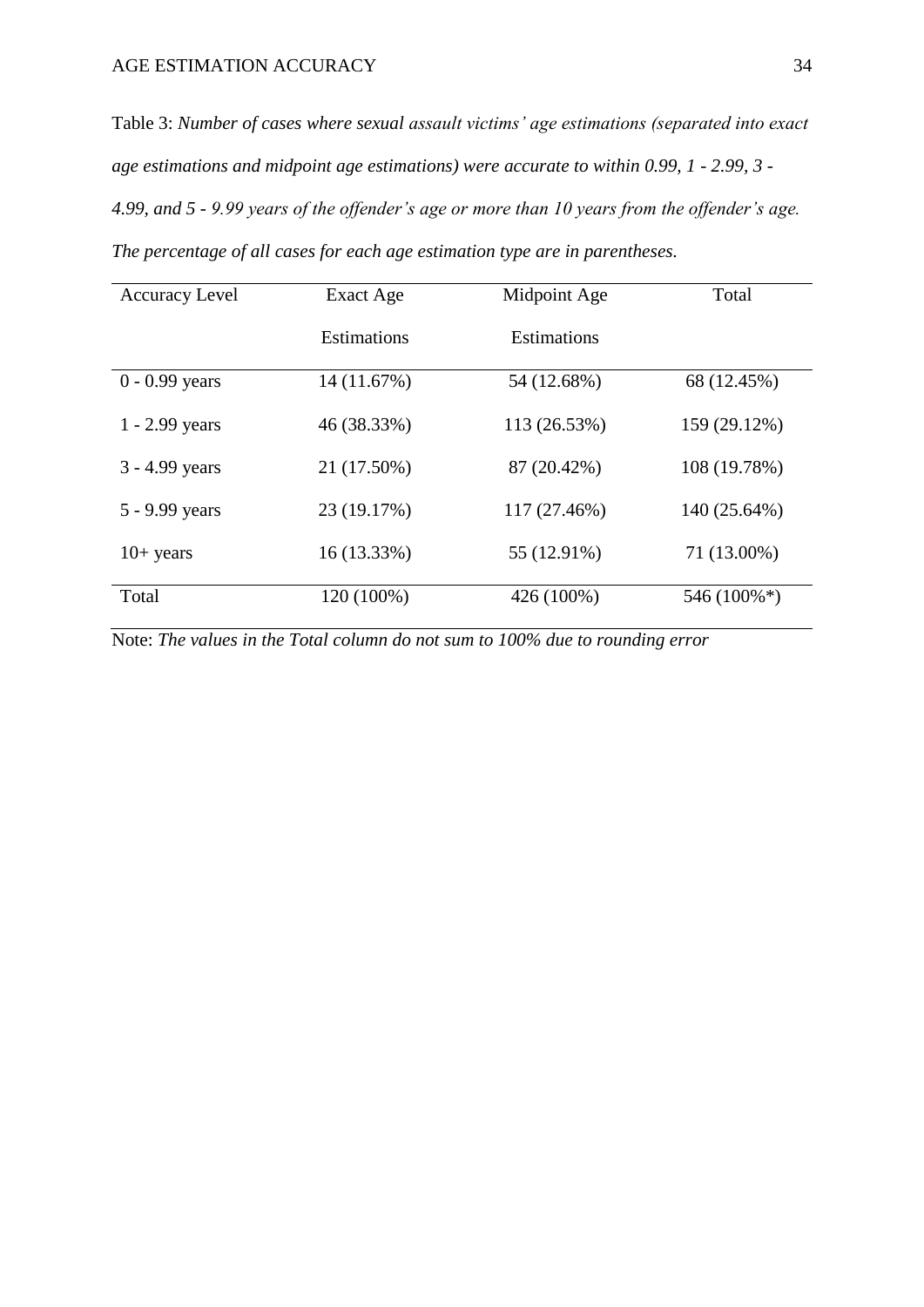## AGE ESTIMATION ACCURACY 35

| <b>Unstandardised Coefficients</b>                       |                          |            |             |      |  |
|----------------------------------------------------------|--------------------------|------------|-------------|------|--|
|                                                          | $\underline{\mathbf{B}}$ | Std. Error | <b>Bias</b> | Sig. |  |
| Constant                                                 | 3.74                     | 0.43       | .02         | .001 |  |
| Victim Age - Offender<br><b>Estimated Age Difference</b> | 0.06                     | 0.02       | $-.01$      | .007 |  |
| <b>Race Differences</b>                                  | 0.58                     | 0.35       | $-.01$      | .09  |  |
| <b>Time Delay</b>                                        | 0.01                     | 0.03       | $-.01$      | .80  |  |
| <b>Duration of Exposure</b>                              | 0.01                     | 0.01       | .01         | .66  |  |
| Weapon Seen                                              | $-0.45$                  | 0.47       | $-.01$      | .92  |  |
| Minimal Alcohol                                          | 0.19                     | 0.67       | .04         | .77  |  |
| Moderate Alcohol                                         | $-0.13$                  | 0.51       | .01         | .79  |  |
| <b>Excessive Alcohol</b>                                 | $-0.89$                  | 0.57       | .01         | .13  |  |
| <b>Sighting Precautions</b>                              | 1.00                     | 0.73       | $-.04$      | .17  |  |

Table 4: *Multiple regression individual predictor output, after bootstrapping with 1000 samples, examining whether seven offence-specific* 

*factors predict sexual assault victims' age estimation accuracy when describing stranger offenders*

Note: *The following categorical factors (written outside of parentheses) had the following reference categories (written inside of parentheses): Race Differences (Same Race), Weapon Seen (No Weapon Seen), Alcohol Consumption (No Alcohol), Sighting Precautions (No Sighting Precautions*